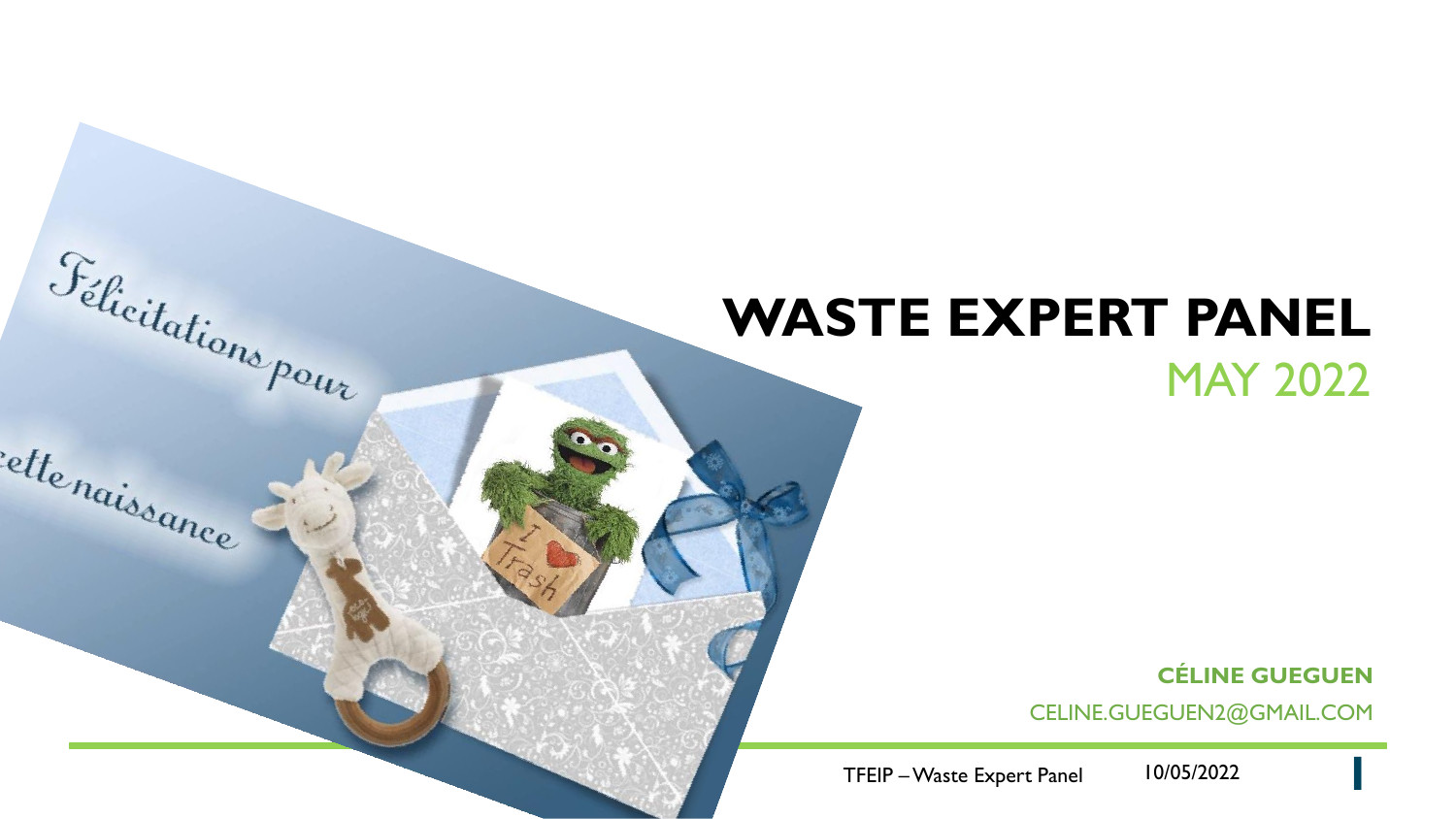### **AGENDA**

- ➢A new Expert Panel is just born
- ➢Which contribution of the Waste sector in the national (pollutants) emissions inventories ?
- ➢Updates to the 2019 EMEP/EEA GB
- ➢IPCC methodology on Short Life Climate Forcers (Richard Claxton, UK)
- ➢Domestic green waste burning in France (Vincent Mazin, FR)
- ➢Small scale agricultural burning in Italy (Eleonora Di Cristofaro, IT)
- $\triangleright$  Interactive session
- ➢AOB & close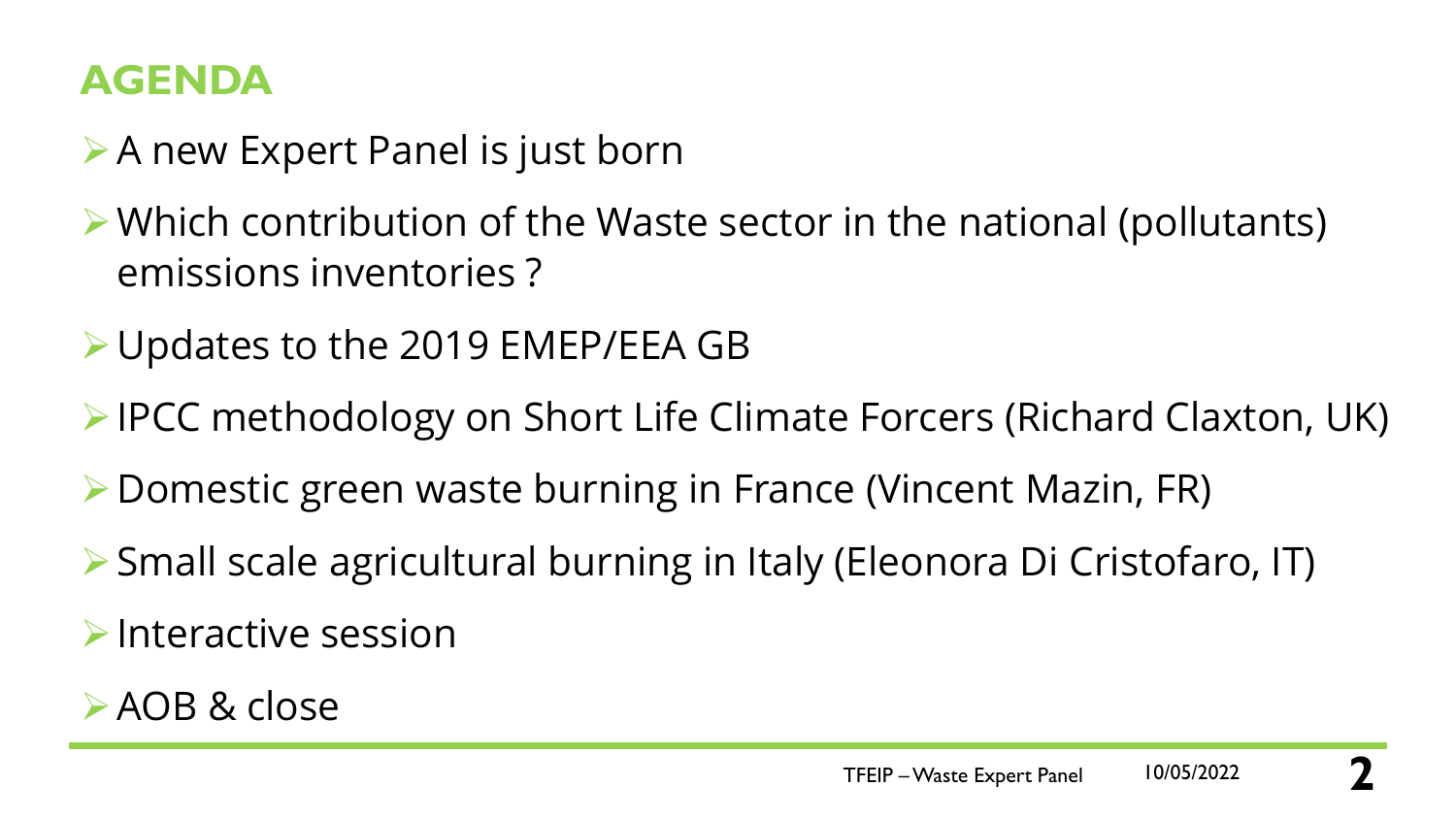### **Expected output 1 :**

- ➢Living list of waste experts wanting to **get informed** about the TFEIP waste EP and working groups / **provide data** / **provide expertise**
	- $\checkmark$  Roster of the CLRTAP inventory reviews (nominated by parties)
	- ✓ **You want to be in the list?**
	- ✓ **You want a special role in the EP (Co-chairing, following cross-cutting aspects of waste in the various EPs, ?**

 $\Rightarrow$  Send me your contact information

**celine.gueguen2@gmail.com**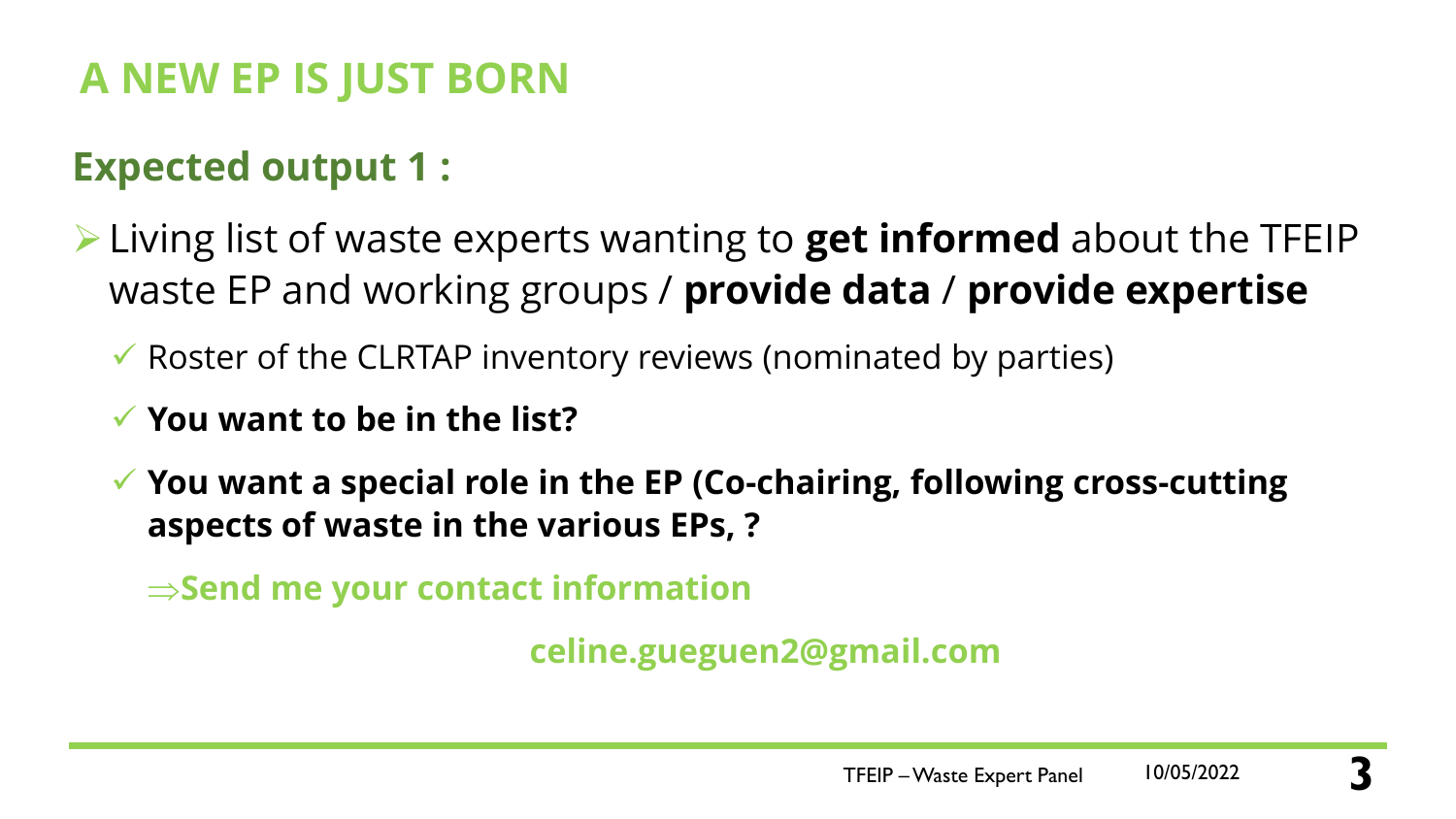## **Expected output 2:**

➢Living list of issues/areas of improvements identified in the EMEP/EEA GB,

- ✓ Mistakes (unit, reference, values…)?
- ✓ Missing sources?
- $\checkmark$  Outdated EFs?
- $\checkmark$  Lack of transparency in the methodological description?
- $\checkmark$  Allocation issues?...

 $\Rightarrow$  **Send the description of the issue / areas of improvement identified as we go along**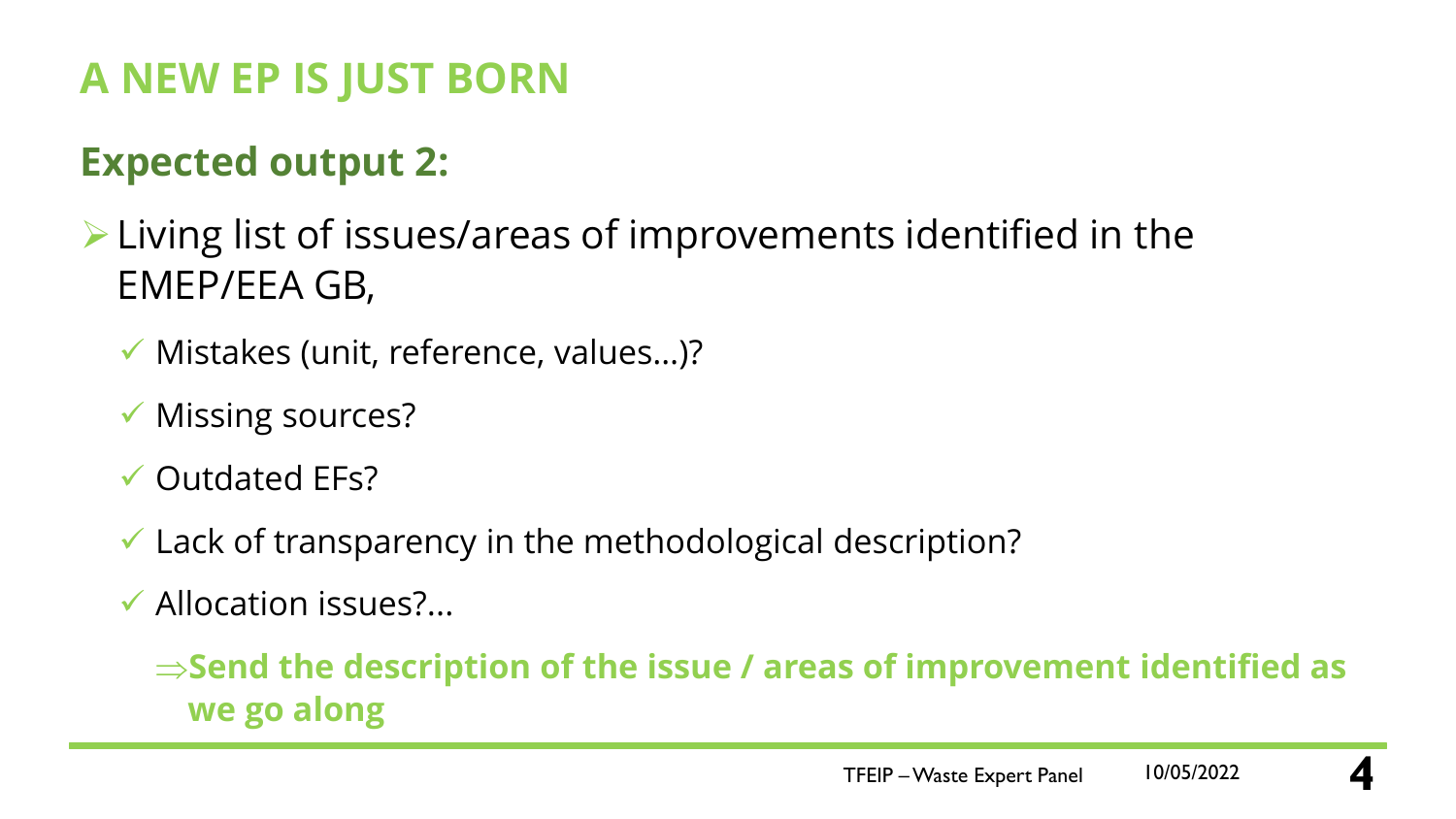### **Expected output 3:**

➢Set priorities among identified improvements

### **Expected output 4:**

 $\triangleright$  Identification of waste experts which are going to contribute to the EMEP/EEA Guidebook updates

✓ Willingness

### $\checkmark$  Availability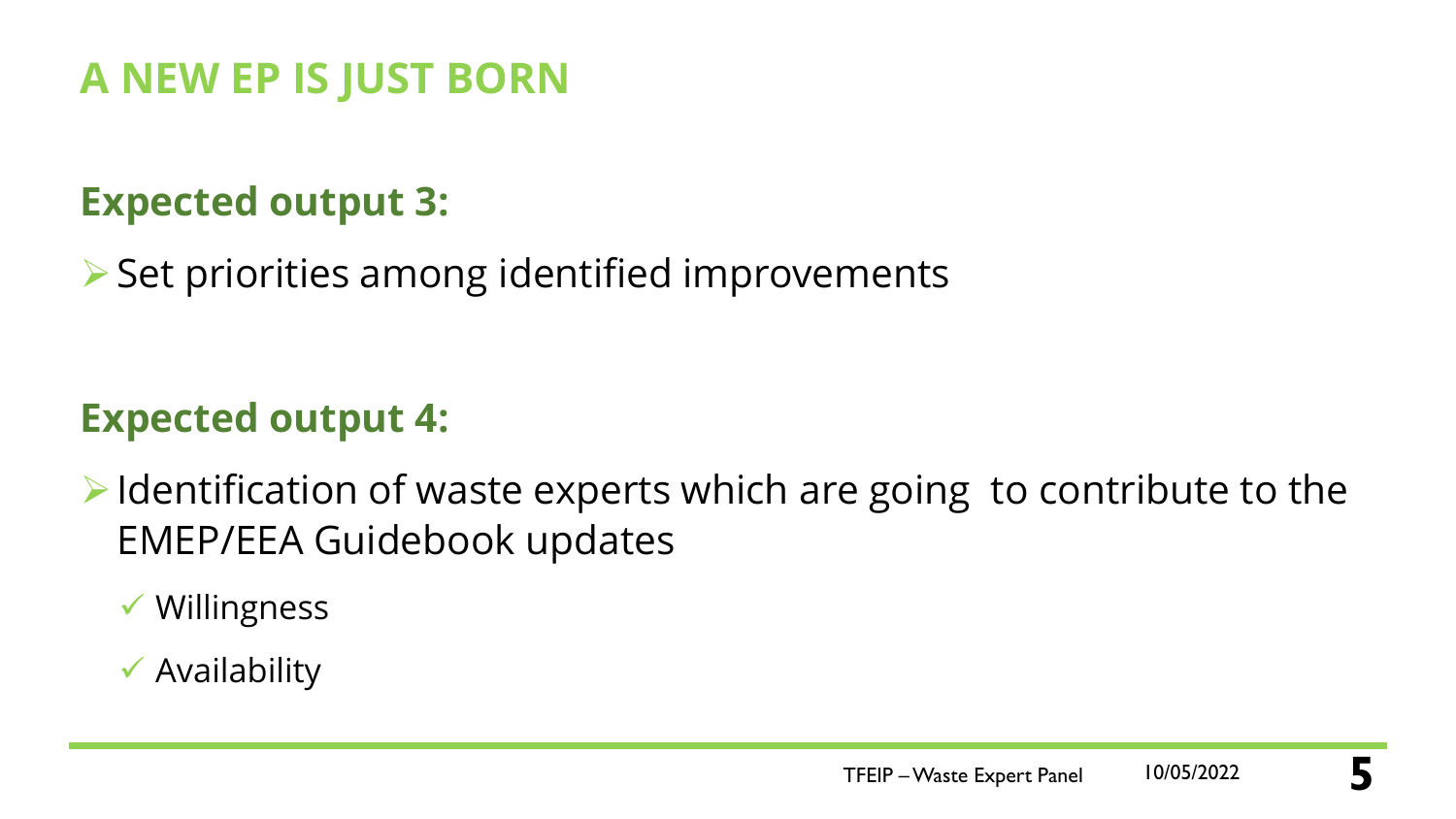### **A sharepoint to work on :**

- $\checkmark$  List of waste experts and the lList of proposed improvements
- $\checkmark$  Backgraound documents, papers
- $\checkmark$  Calculation files

### **Which organisation want to host the waste EP Sharepoint ?**

- $\triangleright$  Is it the TFEIP one ?
- ➢ **Is it yours ?**

# $\Rightarrow$  **Send me your contact information**

# **celine.gueguen2@gmail.com**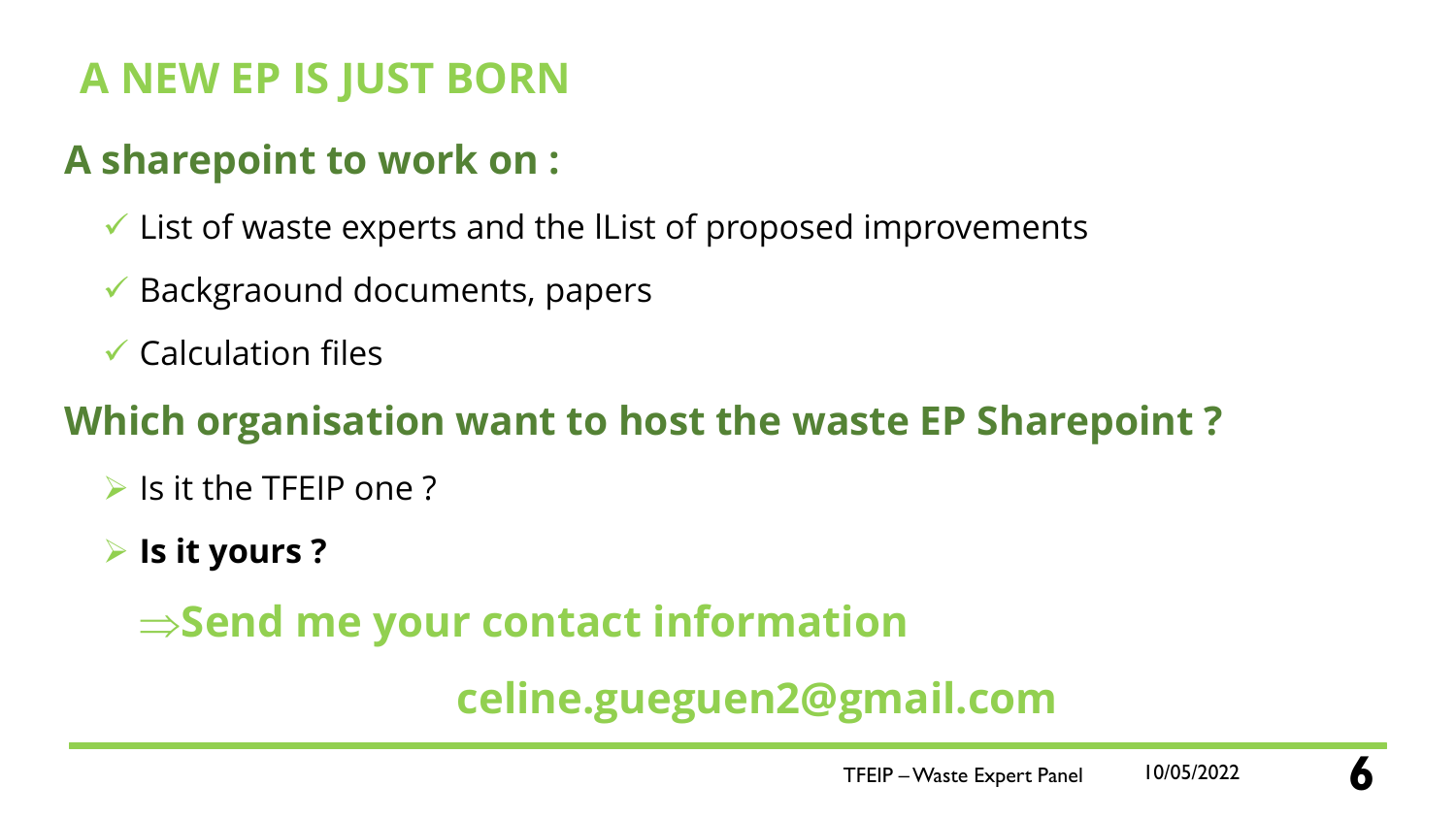# **WHICH CONTRIBUTION OF THE WASTE SECTOR ?**

### **Waste emissions sources documented in the EMEP/EEA GB 2019**

- ➢ 5.A Solid waste disposal on land
	- $\checkmark$  NMVOC (T1), TSP (T1;T3), PM10 (T1;T3), PM2.5 (T1;T3)
	- $\checkmark$  Waste degradation (NMVOC), Waste handling (PM)
- ➢ 5.B.1 Composting
	- $\checkmark$  NH3 (T2), CO (T2)
	- ✓ Compost production, Windrow composting of garden & Parks waste
- ➢ 5.B.2 Anaerobic Digestion Biogas
	- $\checkmark$  NH3-N (T1; T2)
	- $\checkmark$  Biogas production (T1), pre-storage (T2), Storage of non-separated digestate (T2)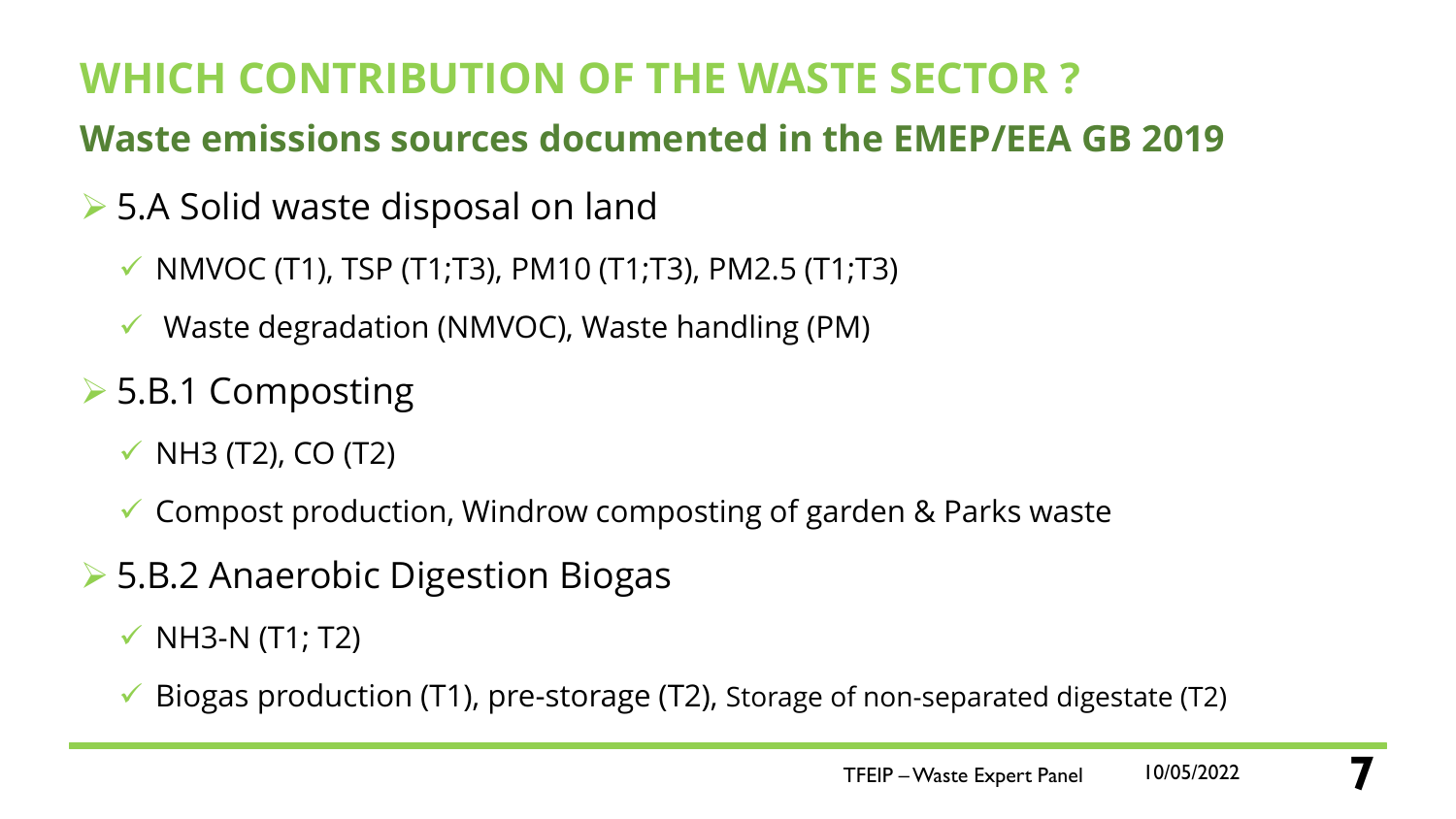### **WHICH CONTRIBUTION OF THE WASTE SECTOR IN NT? Waste emissions sources documented in the EMEP/EEA GB 2019**

- $\checkmark$  Main pollutants, Heavy metals, POPs
- $\checkmark$  Applicable to incineration with and without energy recovery
- ➢ 5.C.1.a Municipal waste incineration
	- $\checkmark$  Municipal waste incineration (T1; T2)
- ➢ 5.C.1.b Industrial waste incineration
	- ✓ IW incineration incl. HW and sludge (T1), Sludge incineration (T2), HW (*incomplete T2*)
- ➢ 5.C.1.b.iii Clinical waste incineration
	- $\checkmark$  Clinical waste incineration (T1; T2)

### ➢ 5.C.1.b.v Cremation

 $\rightarrow$  Human bodies cremation (T1), sheep and cows carcasses (T2 for PM)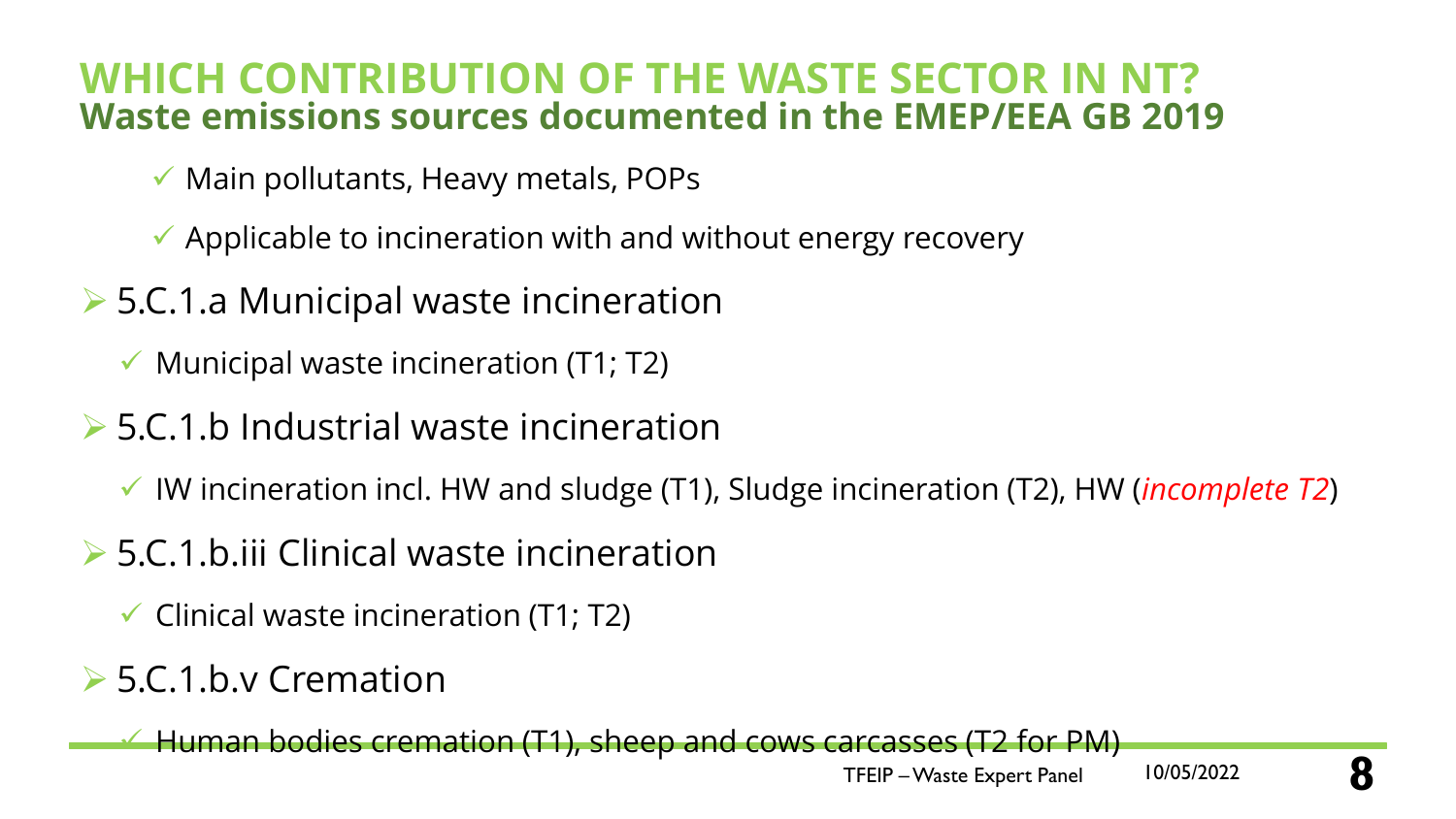# **WHICH CONTRIBUTION OF THE WASTE SECTOR IN NT?**

### **Waste emissions sources documented in the EMEP/EEA GB 2019**

- ➢ 5.C.1.b.v Cremation
	- $\checkmark$  Human bodies cremation (T1), sheep and cows carcasses (T2 for PM)

### ➢ 5.C.2 Open burning of waste

- ✓ Main pollutants, Heavy metals, POPs (list depending on the Tier level)
- $\checkmark$  Small scale agricultural burning (T1), open burning of forest residue (T2), orchard crops (T2)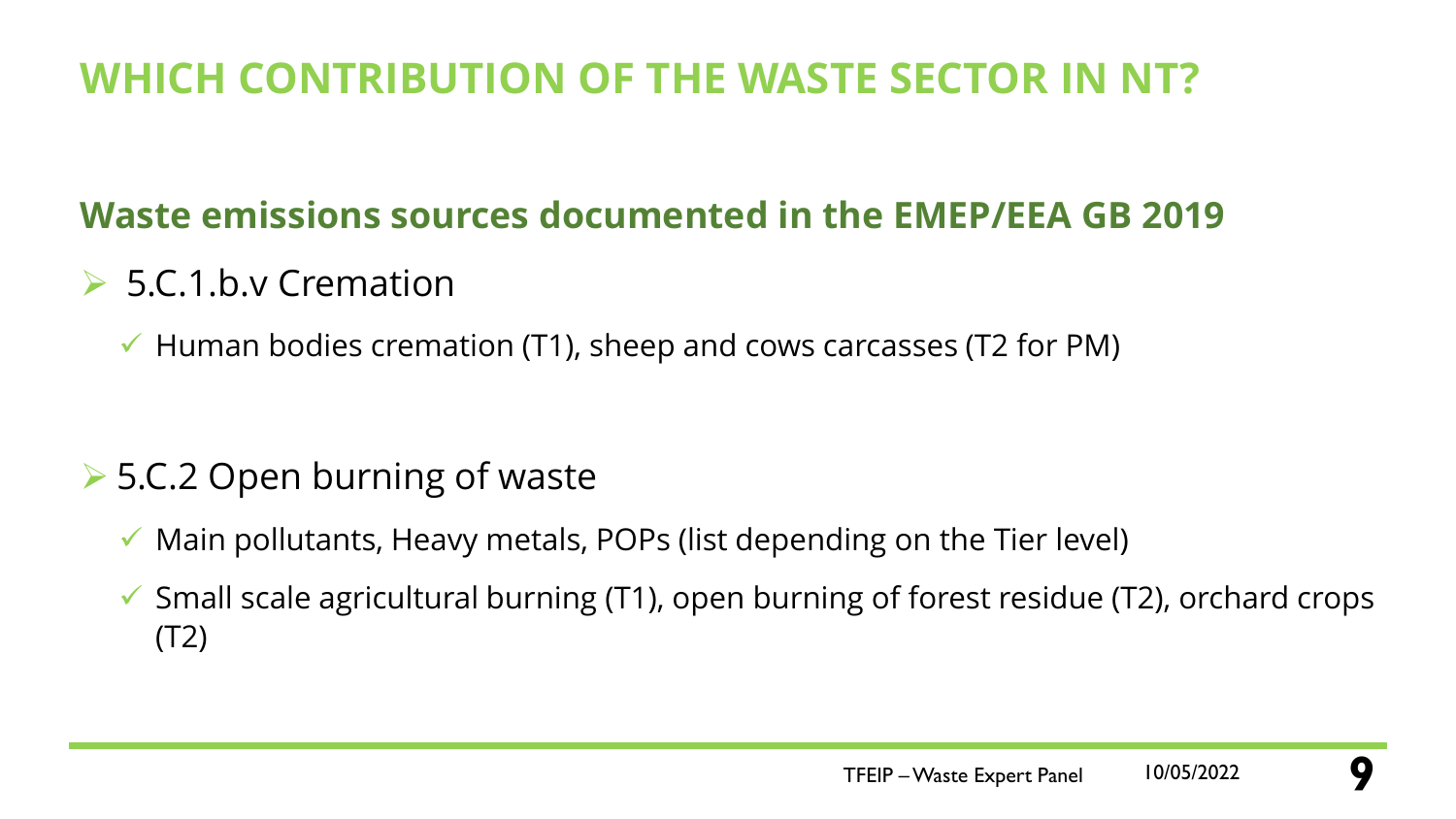# **WHICH CONTRIBUTION OF THE WASTE SECTOR IN NT?**

**Waste emissions sources documented in the EMEP/EEA GB 2019**

### ➢ 5.D Wastewater handling

- $\checkmark$  NMVOC (T1 for domestic WW; T2 for industrial WW), NH3 (T2)
- ✓ Wastewater handling in WWTP (NMVOC), Latrines (NH3), Industrial wastewater handling (NMVOC)

### $>$  5.E Other waste

- ✓ NH3 (T2), PM –TSP, PM10, PM2,5 (T2 for car fires and for building /house fires), PCDD-F (T2 for car fires and for building /house fires), HM – Pb, Hg, As, Cr, Cu (T2 for building/house fires)
- ✓ Sludge spreading (NH3), car fires (PM), detached, undetached houses, apartment building, industrial building fires (PM, HM, PCDD-F)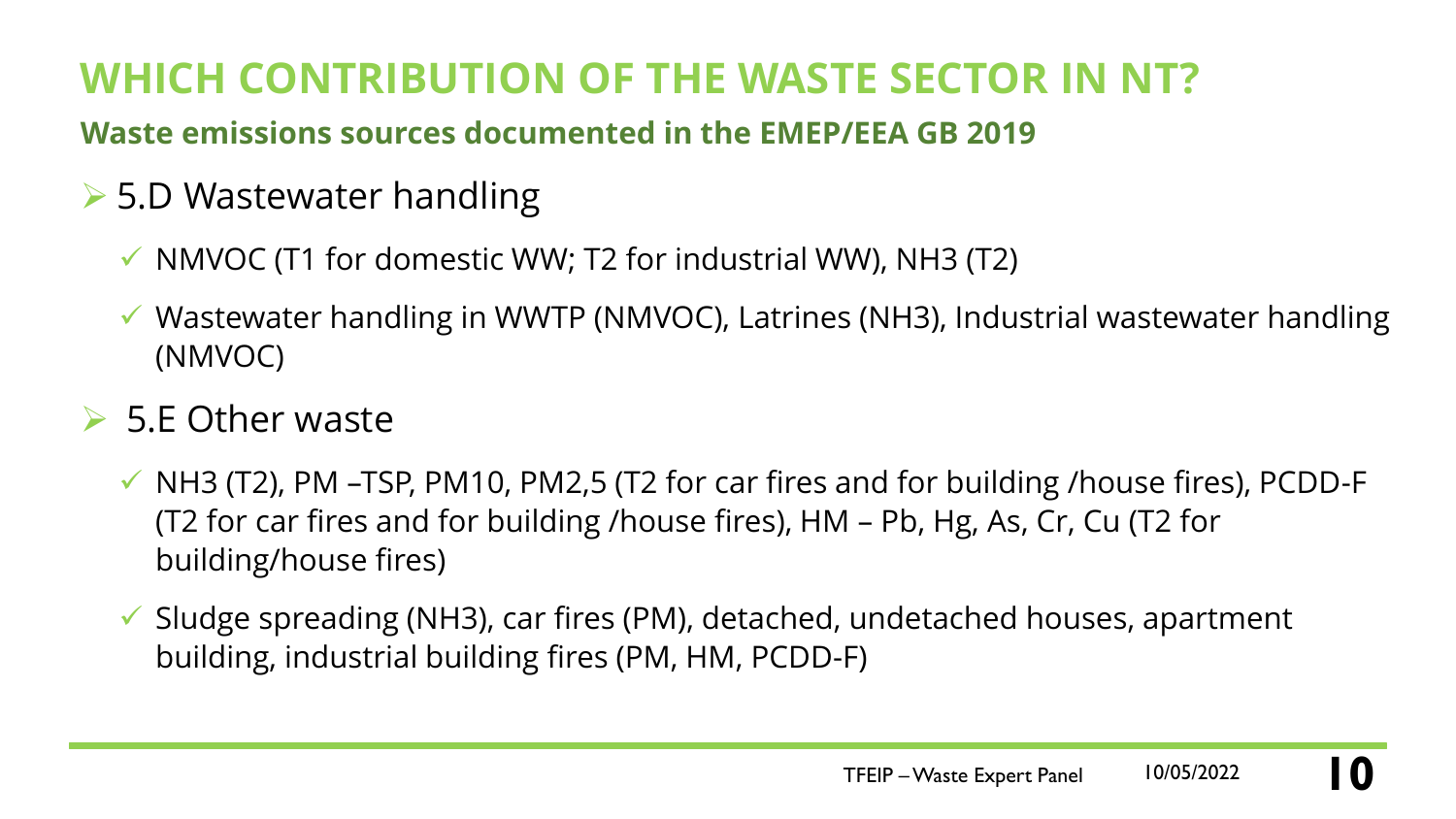# **WHICH CONTRIBUTION OF THE WASTE SECTOR IN It depends !**

- ➢ …it depends on the **pollutants** !
- ➢ …it depends on **country's national circumstances** !
- ➢ … it depends on the **inventory year** !
- ➢ … it depends on the **Tier method** applied to estimate emissions !
- ➢ …it depend on the **completeness** of the inventory !
- ➢ …it depends if you **include incineration with energy recovery** !

=> Example : EU27+UK, waste sub-categories contribution more than 2% to national emissions (inventories submitted in April 2021)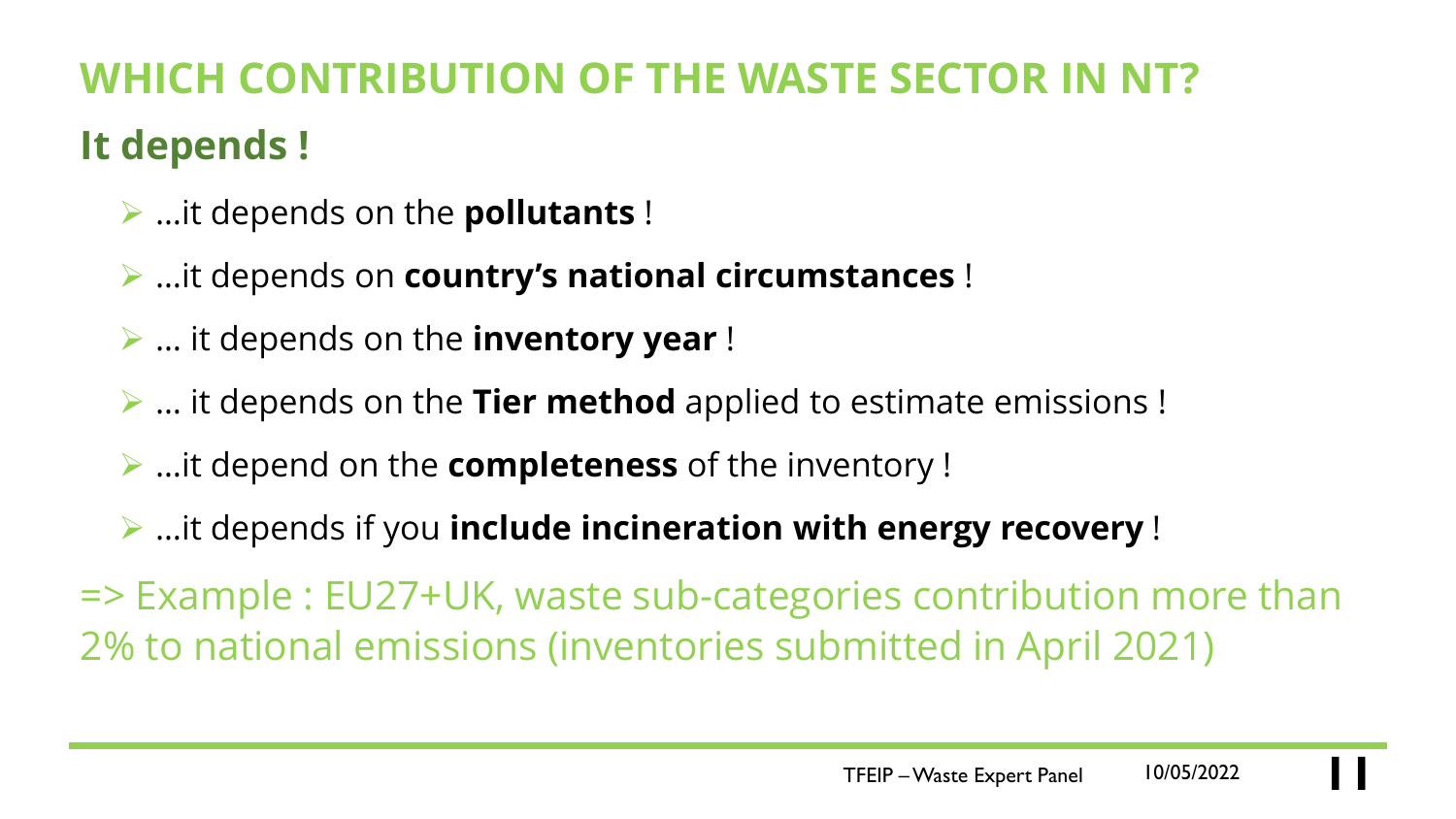### **WASTE SUB-SECTORS > 5% OF NATIONAL EMISSIONS ?**

| <b>EU27+UK</b>  | 2005                                                                                      | 2019                                                                                                      |
|-----------------|-------------------------------------------------------------------------------------------|-----------------------------------------------------------------------------------------------------------|
| 5A              | NMVOC (LT, MT);                                                                           | NMVOC (CY, MT)                                                                                            |
| <b>5B1</b>      | $\blacksquare$                                                                            | $\blacksquare$                                                                                            |
| 5B2             | $\sim$                                                                                    | ٠                                                                                                         |
| 5Cla            |                                                                                           | ٠                                                                                                         |
| 5Clbi           | $\blacksquare$                                                                            | ٠                                                                                                         |
| 5C1bii          |                                                                                           | ٠                                                                                                         |
| 5C1biii         | $\blacksquare$                                                                            | ٠                                                                                                         |
| 5C1biv          |                                                                                           | $\blacksquare$                                                                                            |
| 5Clbv           |                                                                                           |                                                                                                           |
| <b>5C2</b>      | NMVOC (ES); PM2,5 (DE, ES, GR, HU);<br>BC (ES, GR, HU); CO (ES, GR); PM10 (ES,<br>GR, HU) | <b>NMVOC (ES); PM2,5 (DE, ES, FR, GR, LU); BC (ES, GR,</b><br>HU, IT, PL); CO (ES, GR); PM10 (DE, ES, GR) |
| 5DI             |                                                                                           | $\blacksquare$                                                                                            |
| 5D <sub>2</sub> | NH3 (HU, RO);                                                                             |                                                                                                           |
| <b>5E</b>       | PMIO (BE, FR, SE)                                                                         | PM 10 (BE, DE, FR, LU, NL)                                                                                |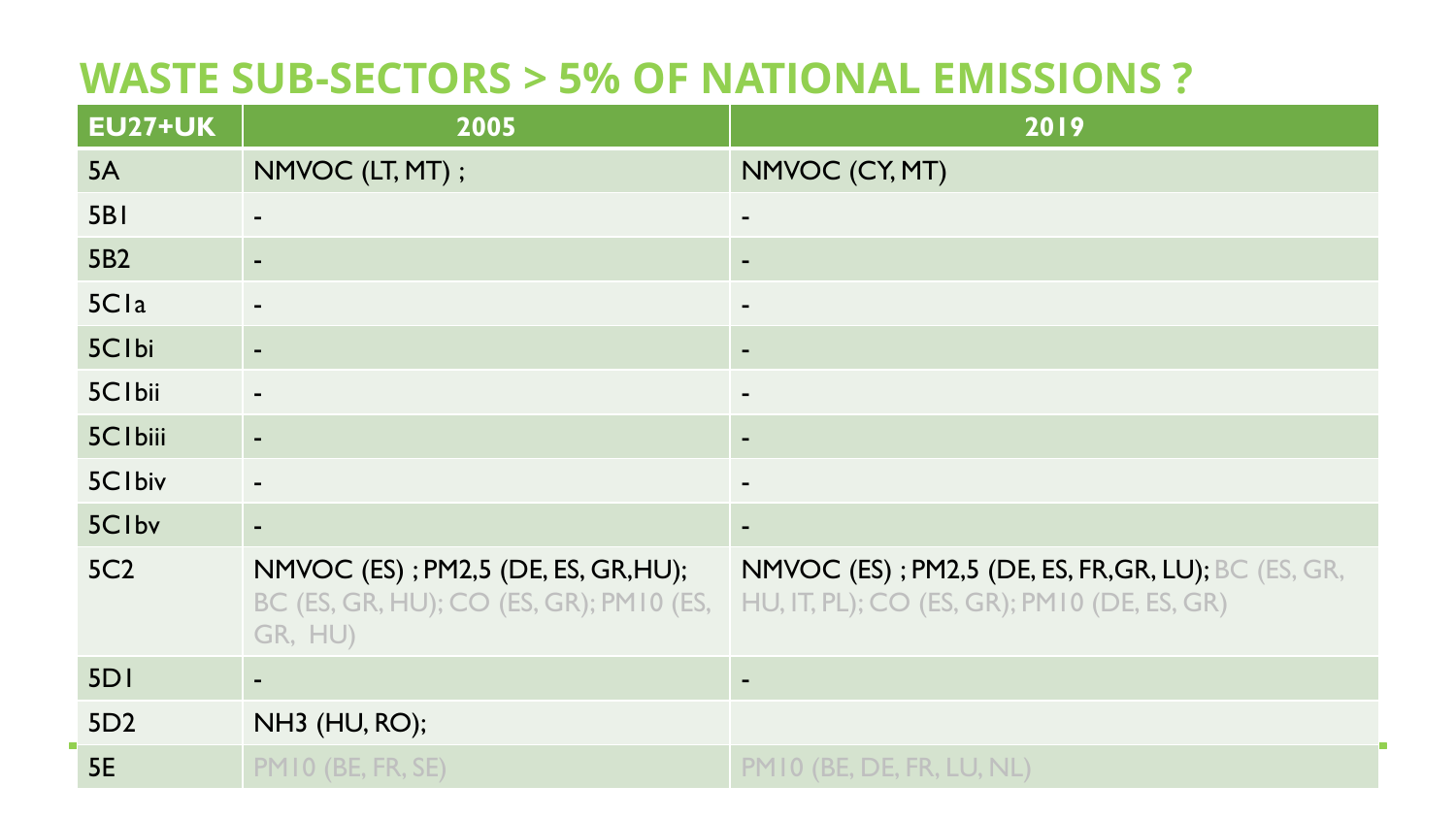| <b>EU27+UK</b>    | 2005                                                                                                        | 2019                                                                                                                                    |
|-------------------|-------------------------------------------------------------------------------------------------------------|-----------------------------------------------------------------------------------------------------------------------------------------|
| 5A                | $Hg$ (IE)                                                                                                   |                                                                                                                                         |
| <b>5B1</b>        |                                                                                                             |                                                                                                                                         |
| 5B2               |                                                                                                             |                                                                                                                                         |
| 5Cla              |                                                                                                             |                                                                                                                                         |
| 5Clbi             | DIOX (PT, RO, BG); HCB (PL, BG)                                                                             | DIOX (EE, PT); PCB (PT)                                                                                                                 |
| 5C1bii            | PCB (FR); Hg (FR)                                                                                           | HCB (SE)                                                                                                                                |
| <b>5Clbiii</b>    | DIOX (EE, HR, LT, LV, RO, SK, BG); HCB (HU,<br>RO); Hg (HU, LT, LV, SK); Cd (HU), Pb (HU)                   | DIOX (RO); HCB (GR, LT, PT, RO)                                                                                                         |
| 5C1biv            | DIOX (ES); HCB (FR, IT)                                                                                     | DIOX (ES); Cd (FR); Hg (FR); Pb (FR)                                                                                                    |
| 5C <sub>Ibv</sub> | Hg (CZ, DK, NL, SE, SL)                                                                                     | Hg (CZ, ES, HU, LV, PL, SE, SL, SK); DIOX (MT); HCB<br>$(MT);$ PCB $(DK, LT, MT)$                                                       |
| 5C <sub>2</sub>   | DIOX (BE, FR, HU); Cd (ES, IT); BaP (NL);<br>PAH (NL)                                                       | DIOX (FR); PCB (IE); Cd (ES, IT); Pb (GR)                                                                                               |
| 5DI               |                                                                                                             |                                                                                                                                         |
| 5D2               |                                                                                                             |                                                                                                                                         |
| <b>5E</b>         | DIOX (AT, BE, CY, CZ, DE, DK, EE, ES, FI, HU,<br>IE, LU, MT, NL, PT, SE, SL) Pb (DK); BaP (NL);<br>PAH (NL) | DIOX (AT, BE, BG, CY, CZ, DE, DK, EE, ES, FI, HU, IE,<br>LT, LU, LV, NL, PL, PT, SE, SL); Pb (DK); BaP (NL); PAH<br>(NL); PAH (DK, NL); |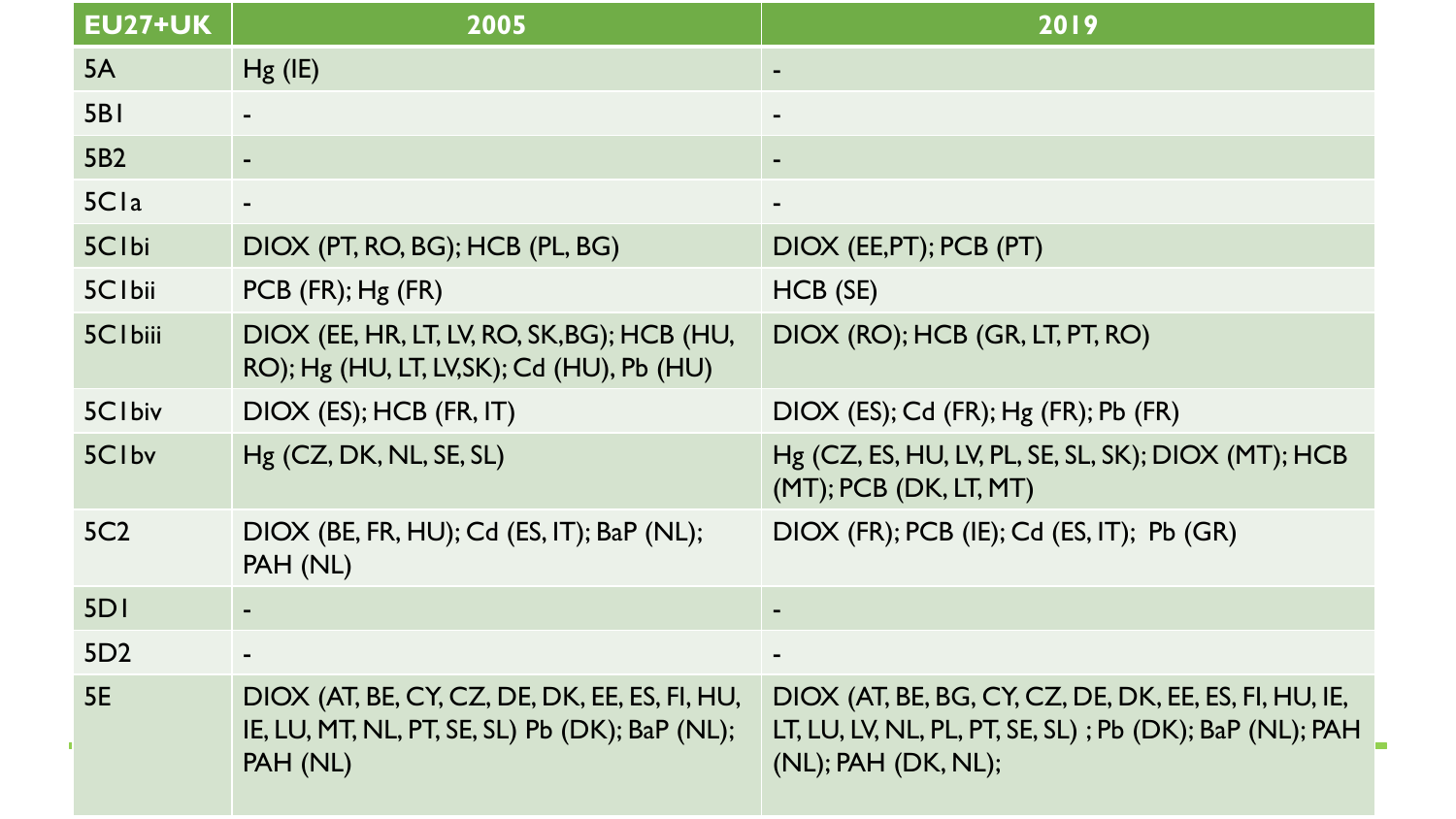

#### If you were asked to give one category/issue where the Guidebook would need improvement, what would that be?

**TFEIP** 

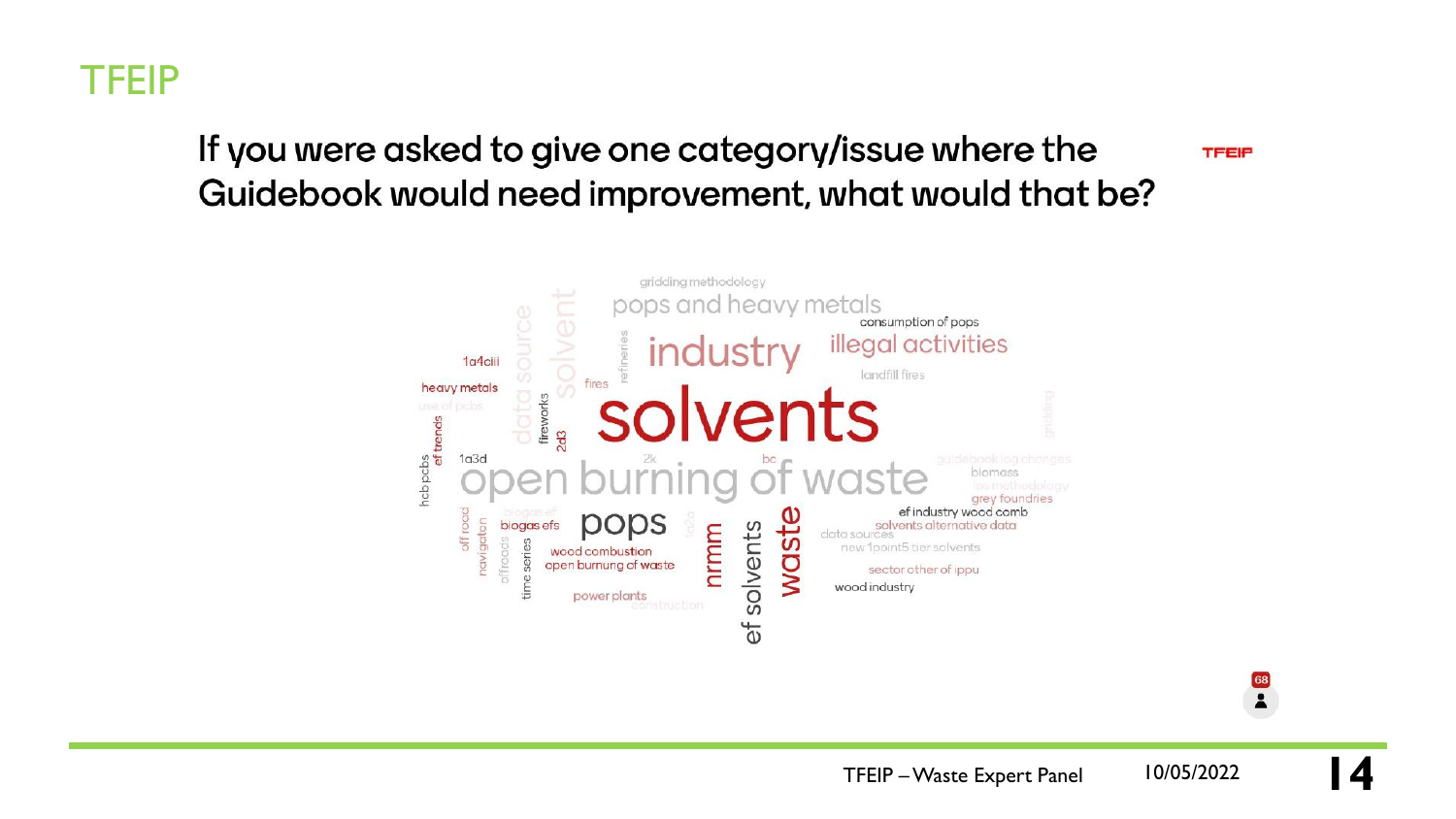| ID     | <b>Short description of the proposed</b>                                                                                                                                                                                                                                                                      | <b>Impact</b> | Ressources                                                                                                                                                                    |
|--------|---------------------------------------------------------------------------------------------------------------------------------------------------------------------------------------------------------------------------------------------------------------------------------------------------------------|---------------|-------------------------------------------------------------------------------------------------------------------------------------------------------------------------------|
|        | improvement                                                                                                                                                                                                                                                                                                   | $\ast$        | needed                                                                                                                                                                        |
| $5A-I$ | <b>NMVOC (Accuracy)</b><br>Update the default Tier I with the methodology recommended<br>during ESD Reviews<br>Rational: the current EF proposed in the 2019 EMEP/EEA is based on<br>UK data which appears as less accurate for other MS. Using the<br>current Tier I result often in a KC which is unlikely. | <b>Medium</b> | <b>GB</b> update : $\frac{1}{2}$<br>men day<br><b>Verification: 1/4</b><br>men day                                                                                            |
| $5A-2$ | <b>TSP (Transparency / Accuracy)</b><br>Define more clearly associated AD                                                                                                                                                                                                                                     | Low           | <b>GB update : 2 men</b><br>day (including<br>checking the original<br><b>EPA</b> document and<br>looking for updated<br>EF)<br><b>Verification:</b> $\frac{1}{4}$<br>men day |
|        | TFEIP - Waste Expert Panel<br>$*$ Expected impact on the national inventories                                                                                                                                                                                                                                 |               | 10/05/2022<br><b>D</b>                                                                                                                                                        |

\* Expected impact on the national inventories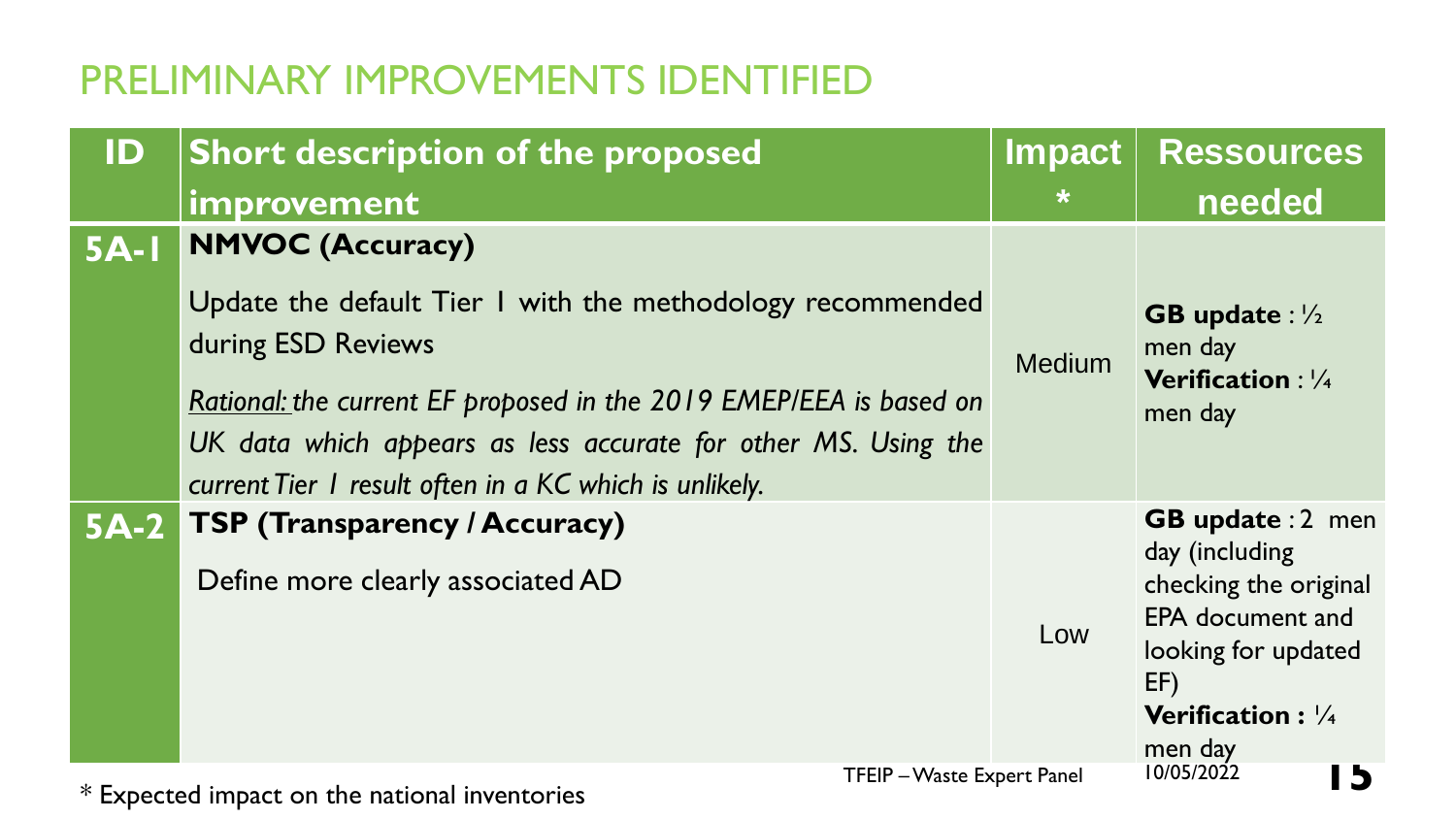| ID           | <b>Short description of the proposed</b>                                                                                                                                                                                                                                          | Impact*       | <b>Ressources</b>                                                                                                                                                        |
|--------------|-----------------------------------------------------------------------------------------------------------------------------------------------------------------------------------------------------------------------------------------------------------------------------------|---------------|--------------------------------------------------------------------------------------------------------------------------------------------------------------------------|
|              | improvement                                                                                                                                                                                                                                                                       |               | needed                                                                                                                                                                   |
| <b>5C1-1</b> | 5C1bi - All pollutants (Completeness / Accuracy)<br>Identify EF for uncontrolled incinerators of hazardous waste (tier<br>2)<br>Rational: uncontrolled EF are documented only for sewage<br>sludge incinerators                                                                   | <b>Medium</b> | <b>GB update : 2 men</b><br>day (including looking<br>for the original EPA<br>document and looking<br>for updated EF)<br><b>Verification:</b> 1/4 men<br>day             |
| <b>5C1-2</b> | 5C1biii - All pollutants (Completeness / Accuracy)<br>Update the tier 1 for clinical waste incineration<br>Rational: the tier 1 EF corresponds to "uncontrolled" rotary kiln in<br>the 2019 version of the GB based on US-EPA (1993); tier 1 and<br>tier 2 EFs are not consistent | <b>Medium</b> | <b>GB update : 2 men</b><br>day (including looking<br>for the original EPA<br>document and looking<br>for updated EF)<br><b>Verification:</b> // <sub>4</sub> men<br>day |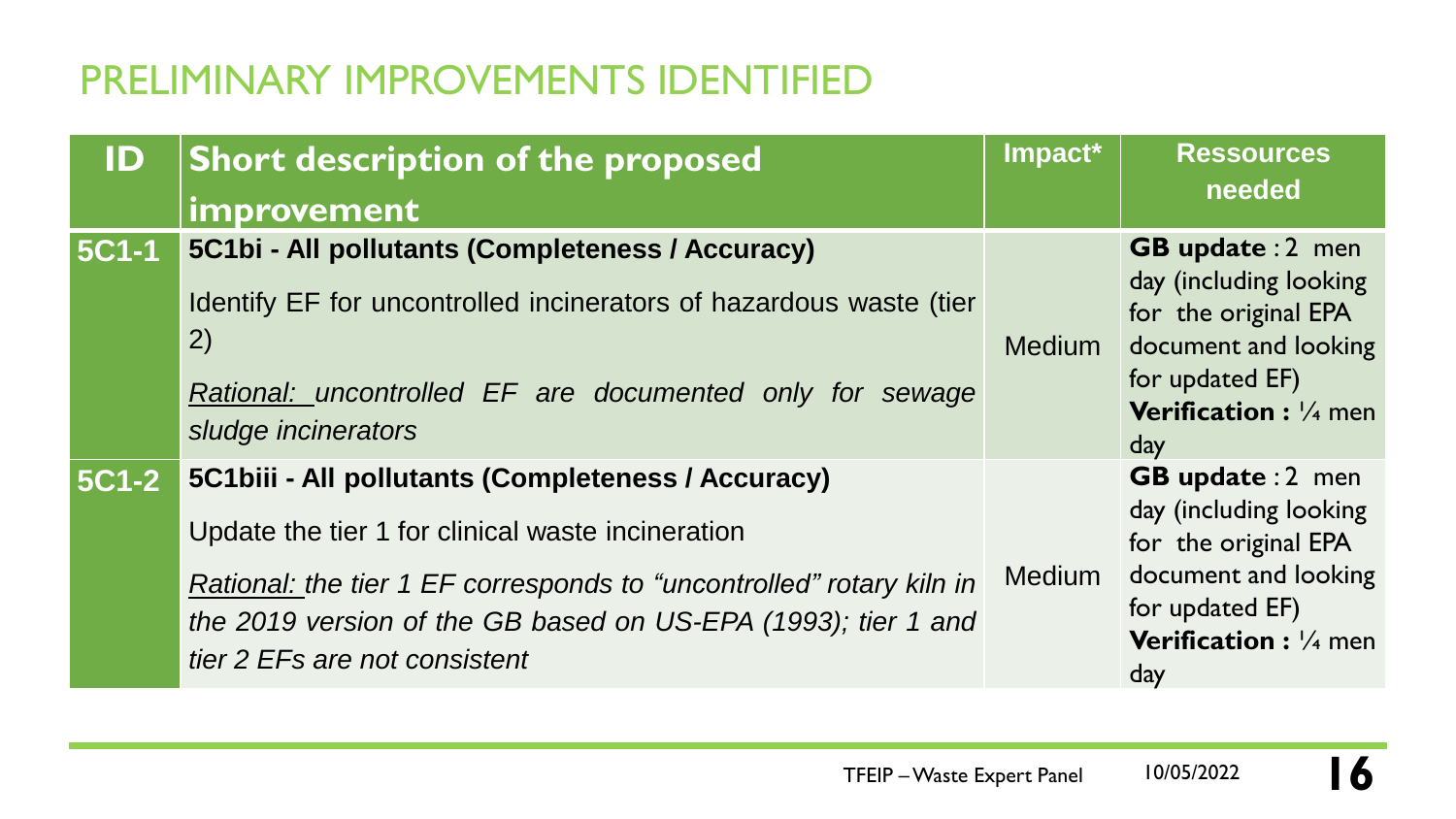| ID           | Short description of the proposed improvement                                                                                                                                                                                                                                                                                                                                         | Impact*       | <b>Ressources</b><br>needed                                                                                        |
|--------------|---------------------------------------------------------------------------------------------------------------------------------------------------------------------------------------------------------------------------------------------------------------------------------------------------------------------------------------------------------------------------------------|---------------|--------------------------------------------------------------------------------------------------------------------|
| <b>5C1-3</b> | All sub-sectors - All pollutants (Completeness / Accuracy)<br>Add a warning that when using concentration measurements to derive<br>the mean annual EFs the confidence interval must not be subtracted<br>Rational: some MS may apply underestimated EF based on data<br>reported by operators (automatically reduced by the IC95 in their<br>continuous Emissions Monitoring system) | <b>Medium</b> | GB update +<br>verification<br>$\mathbb{R}^2$<br>$\frac{1}{4}$ men day<br>No ressources<br>needed                  |
| <b>5C1-4</b> | 5C1by - PM<br>Refine the PM EFs (PM2,5 vs PM10)<br>Rational: PM2,5 and PM10 are identical in the 2019 GB                                                                                                                                                                                                                                                                              | Low           | <b>GB update: 1</b><br>men day<br>(looking for<br>measurement<br>campaigns)<br><b>Verification: 1/4</b><br>men day |

\* Expected impact on the national inventories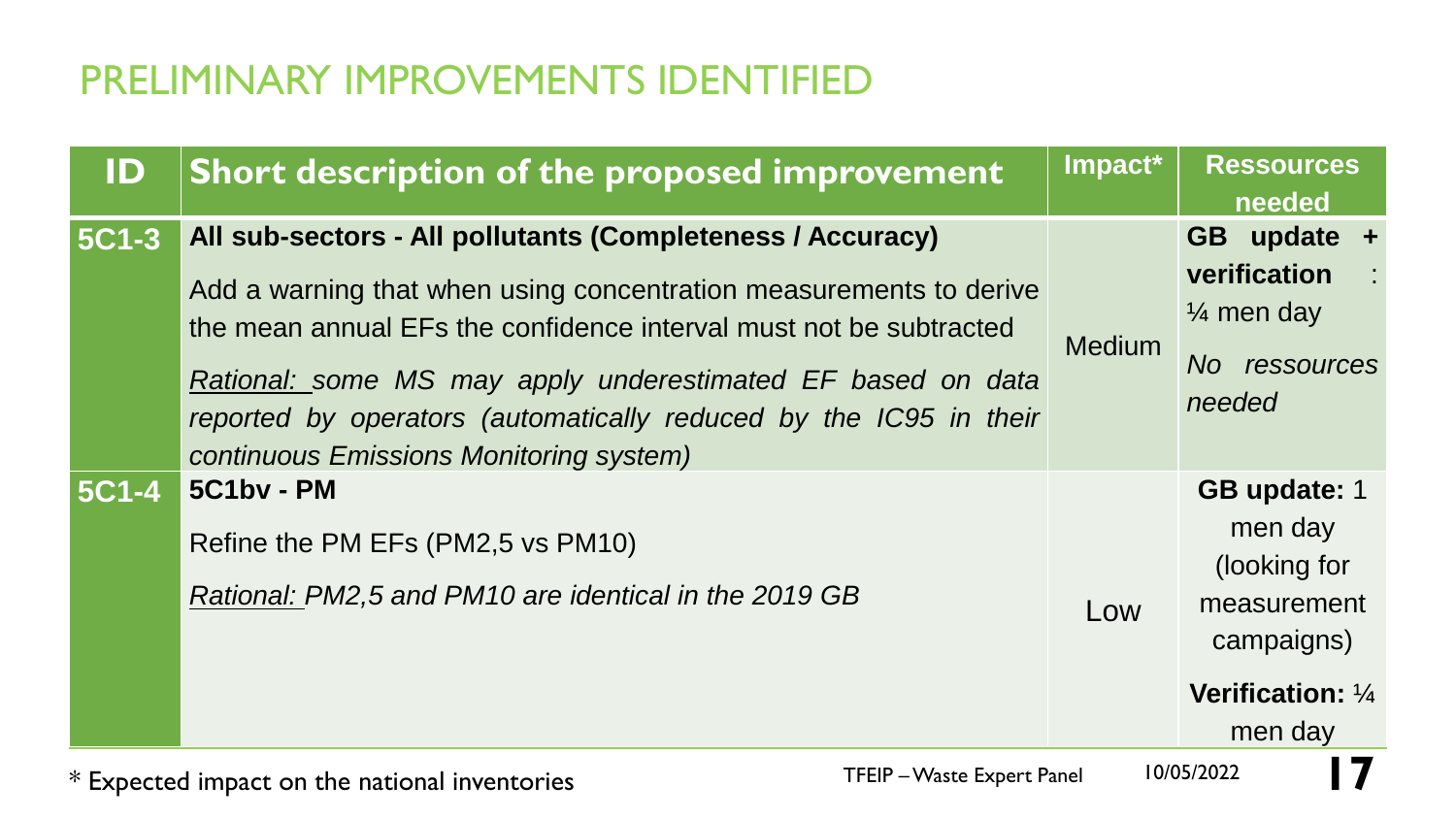| ID           | <b>Short description of the proposed</b><br>improvement                                                                                                                                                                                                                                                                                                                                                                                                                                                                                    | $\mathbf{f}^*$ | Impac   Ressources needed                                                                                                                                                                                                                                                                                                                                                                              |
|--------------|--------------------------------------------------------------------------------------------------------------------------------------------------------------------------------------------------------------------------------------------------------------------------------------------------------------------------------------------------------------------------------------------------------------------------------------------------------------------------------------------------------------------------------------------|----------------|--------------------------------------------------------------------------------------------------------------------------------------------------------------------------------------------------------------------------------------------------------------------------------------------------------------------------------------------------------------------------------------------------------|
| <b>5C2-1</b> | All pollutants (completeness / Accuracy)<br>Define of a more complete/relevant methodology<br>related to open burning of waste (all types of waste,<br>including mixed MSW waste) – landfill fires,<br>domestic backyard burning (green and/or mixed<br>waste), accidental tires fires, C&D waste burning,<br>agriculture / orchard / forestry burning (existing in<br>the 2019 EMEP/EEA GB)<br>AD<br>$\blacksquare$<br><b>EFs</b><br>$\frac{1}{2}$<br><b>Allocation rules</b><br><b>Rational: improving the completeness is necessary</b> | High           | <b>GB update: 15 men day</b><br>(including: preparing complete<br>list of potential sources -<br>including illicit and accidenal,<br>collecting /looking for existing<br>methodologies and FE and<br>checking if adapted/valid;<br>defining missing methodologies<br>for each type of identified<br>waste burning : AD (including<br>for illicit activities) and EF)<br><b>Verification: 2 men day</b> |

*because the source may be important in some*

*countries*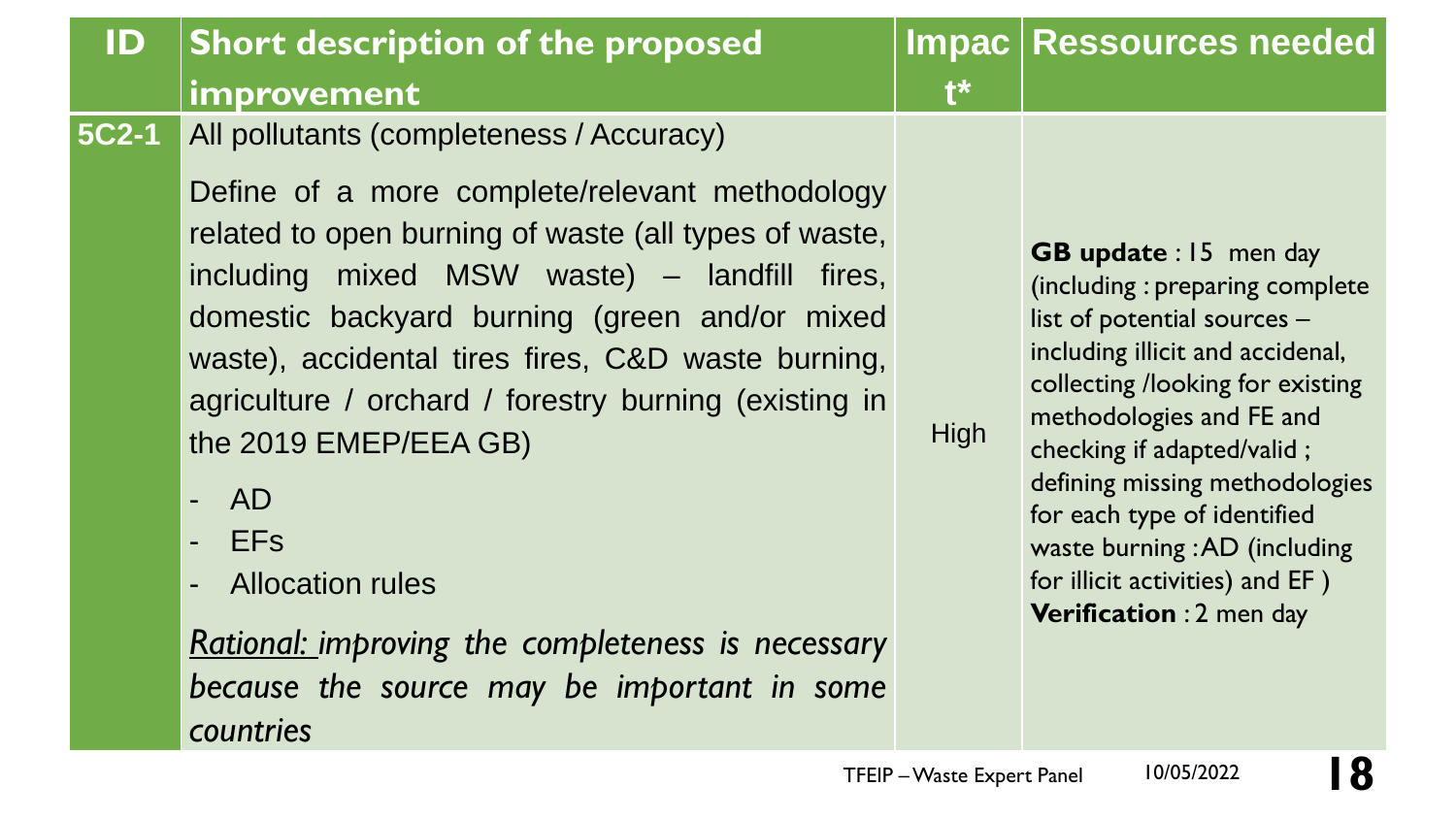| ID          | <b>Short description of the proposed</b>                                                                                                                                                  | Impact<br>$\ast$ | <b>Ressources needed</b>                                                                                                                                                                    |
|-------------|-------------------------------------------------------------------------------------------------------------------------------------------------------------------------------------------|------------------|---------------------------------------------------------------------------------------------------------------------------------------------------------------------------------------------|
|             | improvement                                                                                                                                                                               |                  |                                                                                                                                                                                             |
| <b>5D-1</b> | <b>NMVOC (Accuracy)</b><br>Confirm/update the EFs from wastewater treatment plants<br>Rational: the current value is from a measurement<br>campaign done many years ago in a Turkish WWTP | Low              | <b>GB update:</b> 5 men<br>day (looking for<br>additional EF to<br>increase the<br>geographic coverage<br>and the<br>representativeness of<br>the EFs)<br><b>Verification: 1 men</b><br>day |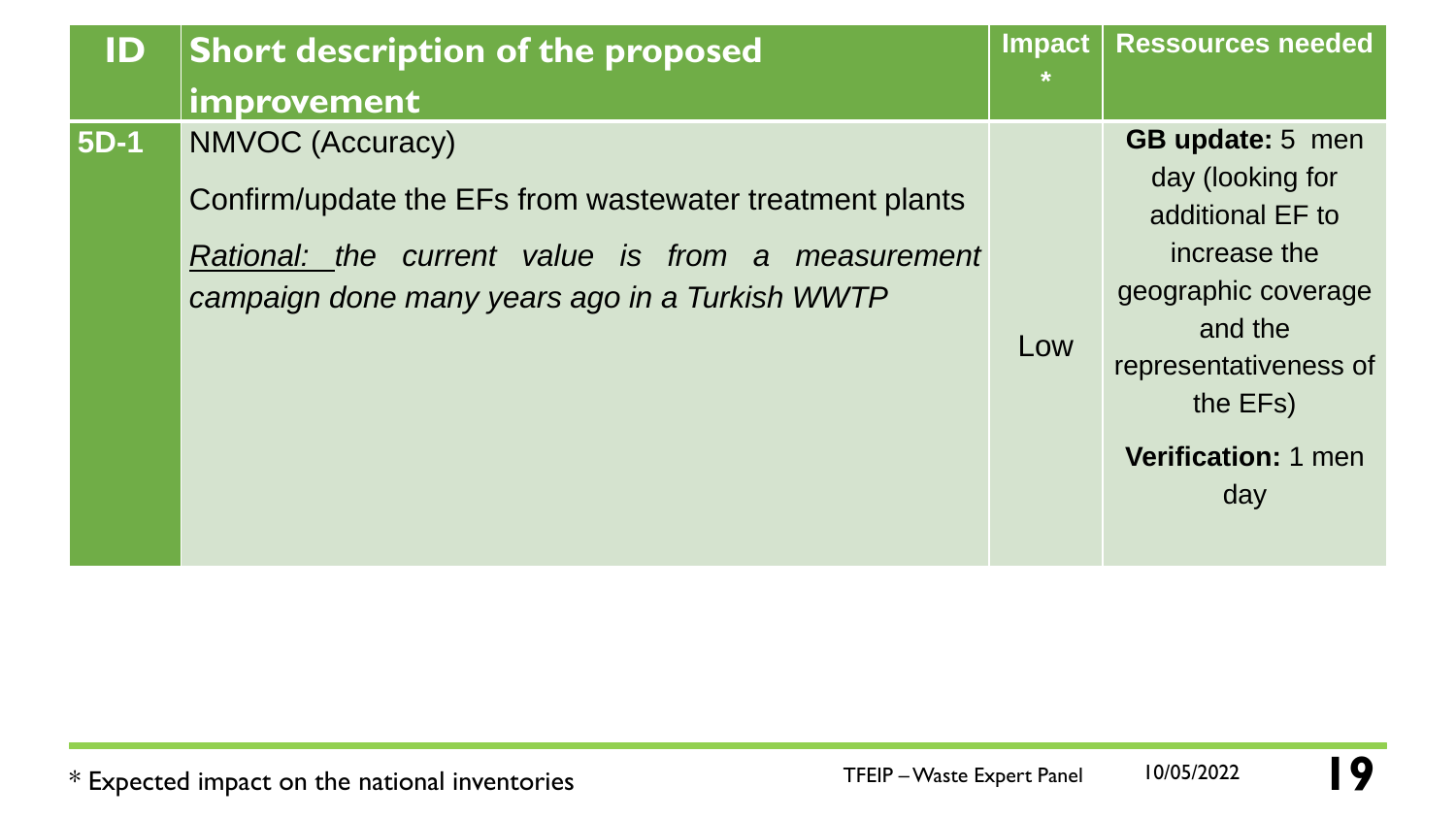| ID          | Short description of the proposed                                                                                                                                                                                                                                                                     | Impact* | <b>Ressources needed</b>                                                                                                                                                                                                                                                                                                                                                                                        |
|-------------|-------------------------------------------------------------------------------------------------------------------------------------------------------------------------------------------------------------------------------------------------------------------------------------------------------|---------|-----------------------------------------------------------------------------------------------------------------------------------------------------------------------------------------------------------------------------------------------------------------------------------------------------------------------------------------------------------------------------------------------------------------|
|             | improvement                                                                                                                                                                                                                                                                                           |         |                                                                                                                                                                                                                                                                                                                                                                                                                 |
| <b>5E-1</b> | All pollutants (Accuracy)<br>update the methodology proposed for<br>Check/<br>building fires (often KC for PCCDF when applying the<br>tier 1 methodology)<br>Rational: more and more MSs are "adapting" the<br>default methodologies and it is getting difficult for<br>reviewers to make a decision. | High    | <b>GB update: 5 men day</b><br>(including: deep)<br>understanding of the<br>original methodology<br>(contacting the authors),<br>identification of existing<br>adaptation of the original<br>methodologies and<br>checking if adapted/valid;<br>definition of a "fire"<br>(benchmark among<br>national statistics;<br>proposing $-$ if necessary<br>$-$ an updated<br>methodology);<br>Verification : I men day |

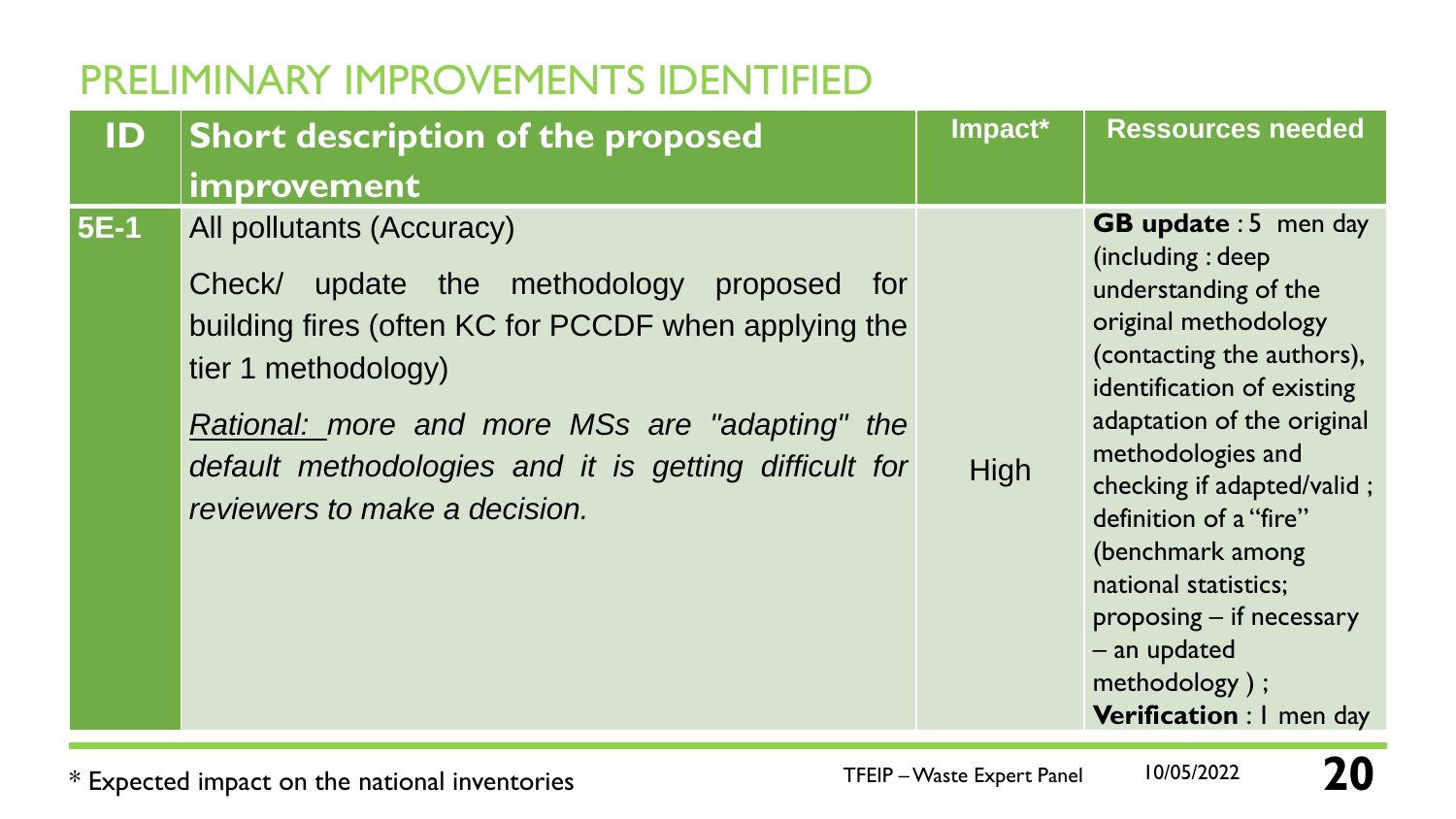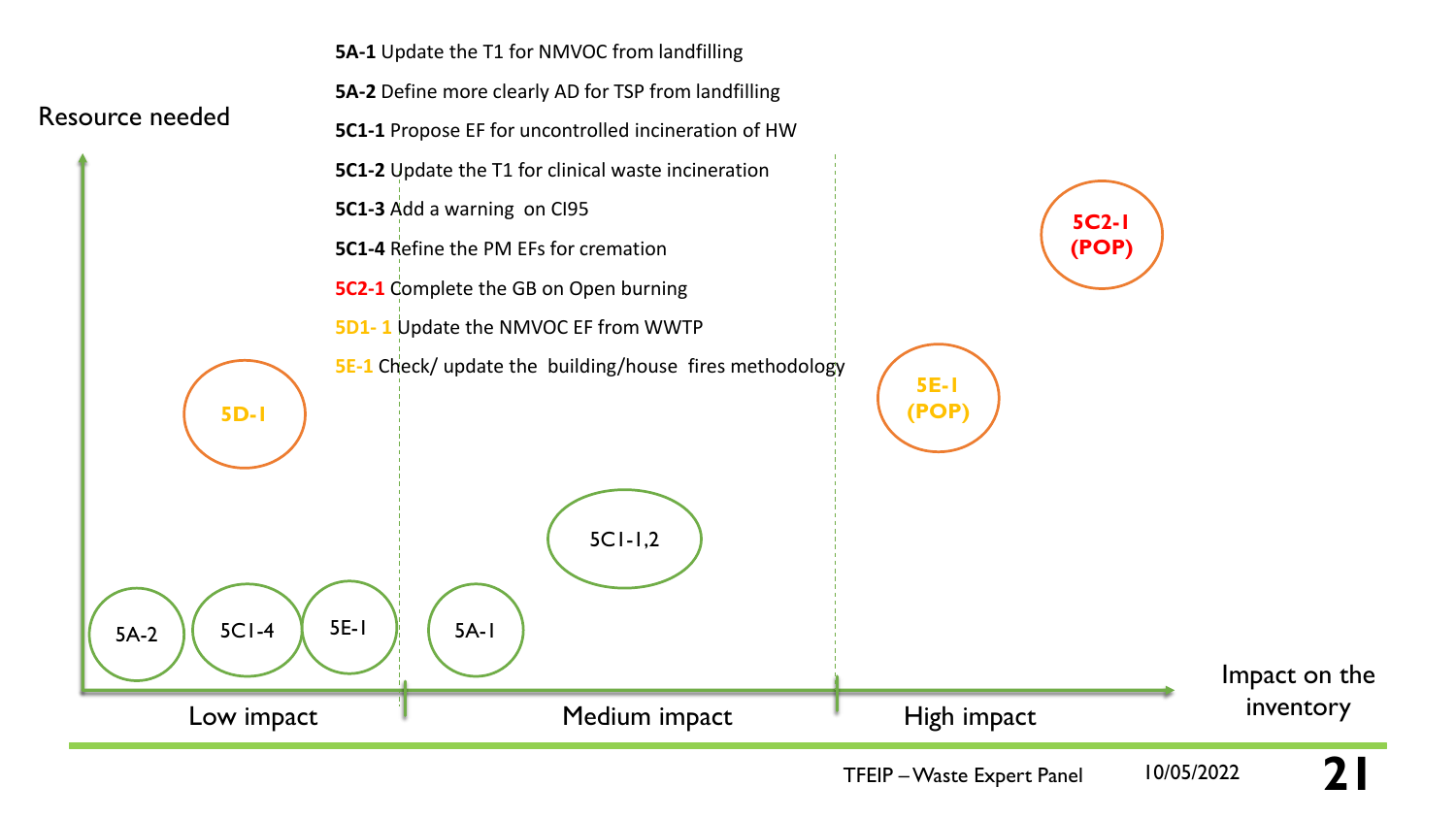### **IPCC METHODOLOGY ON SLCF**

# **Richard, the floor is yours !**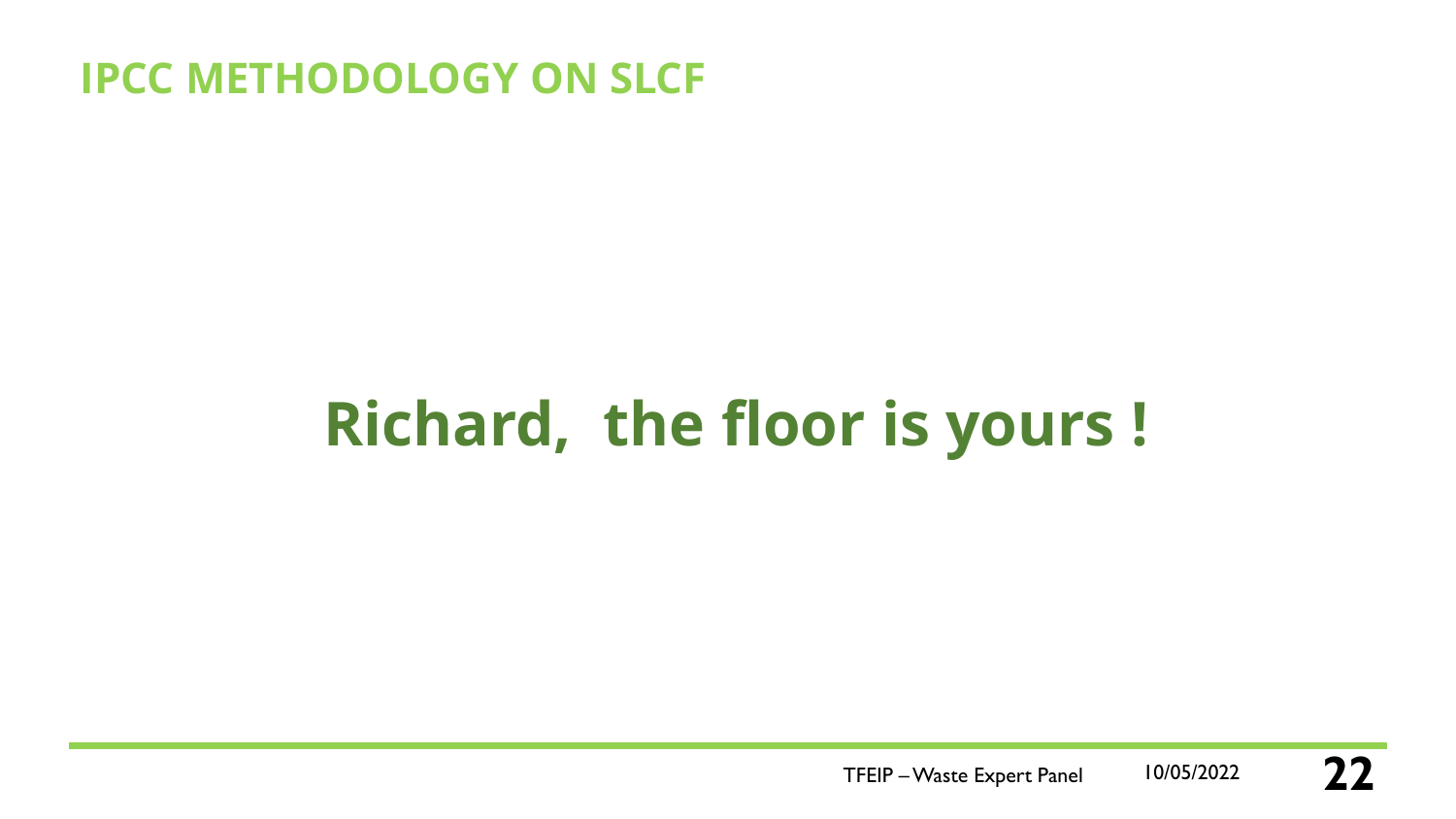# **SPECIAL FOCUS ON OPEN BURNING**

#### **5C2 is a real bag of tricks for inventory compilers and for reviewers !**

- ✓ Small scale agricultural burning (sometimes…)
- ✓ Domestic green waste burning
- ✓ Fireworks
- ✓ Agricultural plastic burning
- $\checkmark$  Cable burning
- ✓ MSW burning
- ✓ …or even nothing ("prohibited by law") considering no illicit activities or local and/or small scale derogations.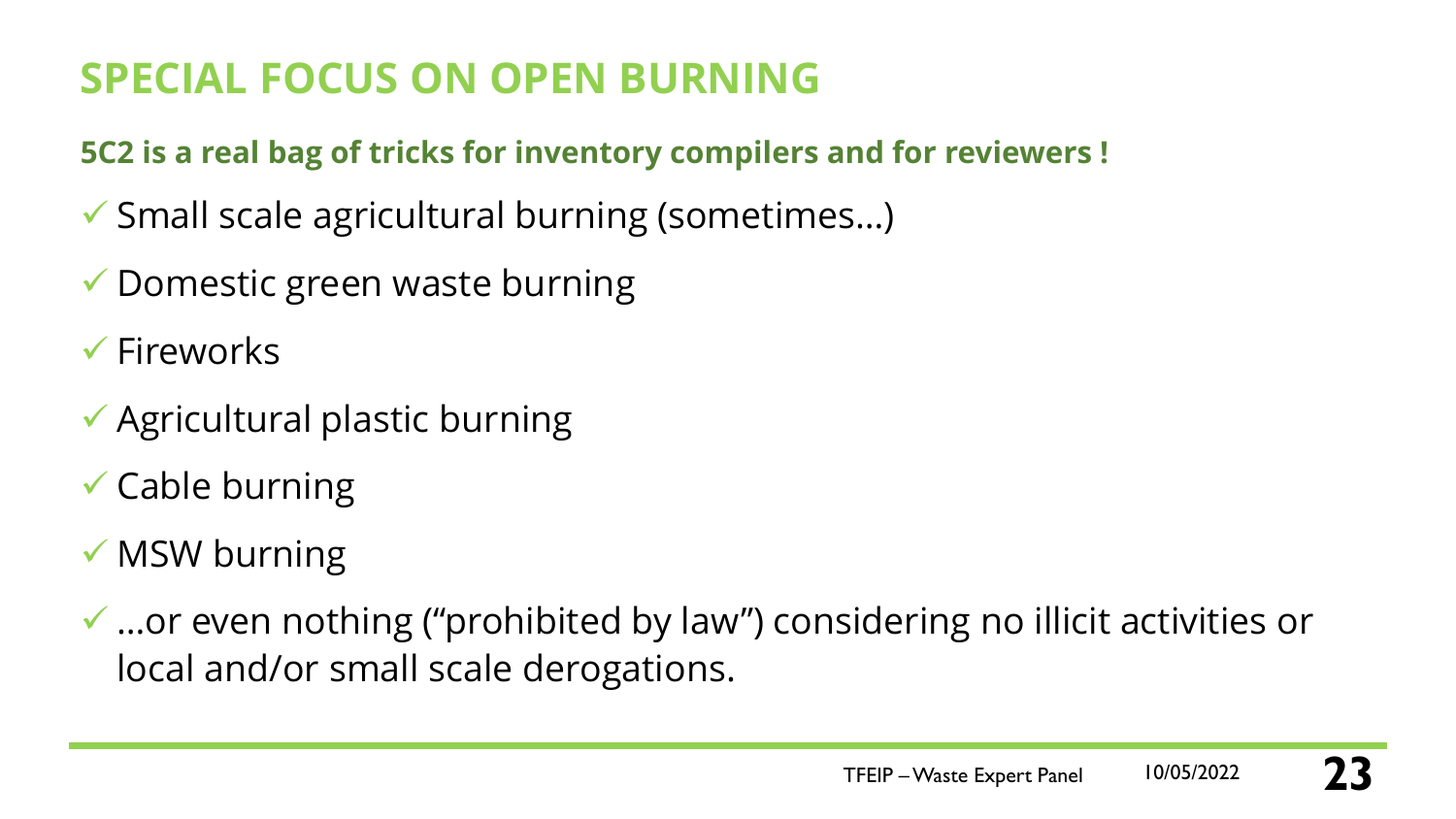### **DOMESTIC GREEN WASTE BURNING IN FRANCE**

# **Vincent, the floor is yours !**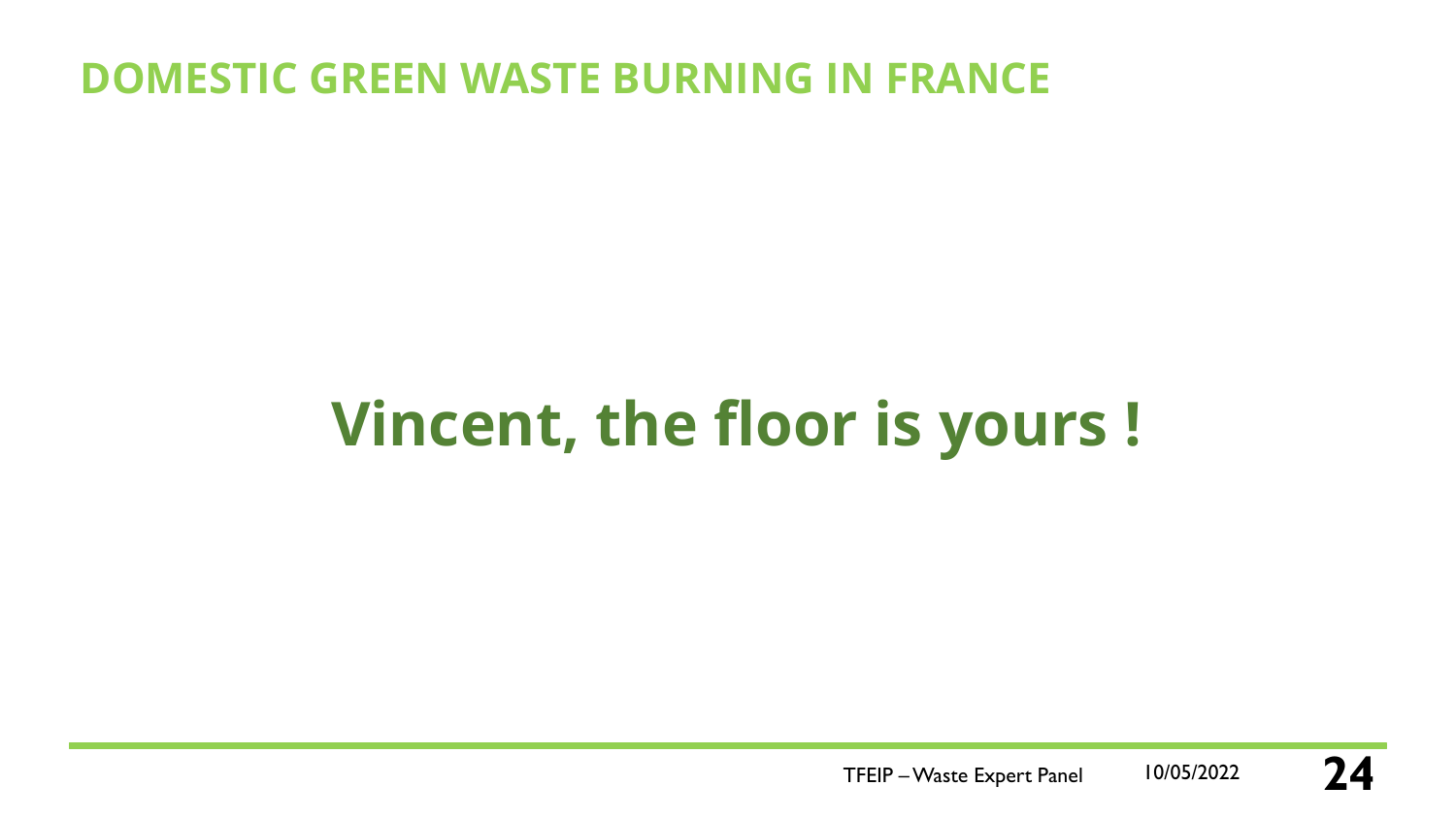### **SMALL SCALE AGRICULTURAL BURNING IN ITALY**

# **Eleonora, the floor is yours !**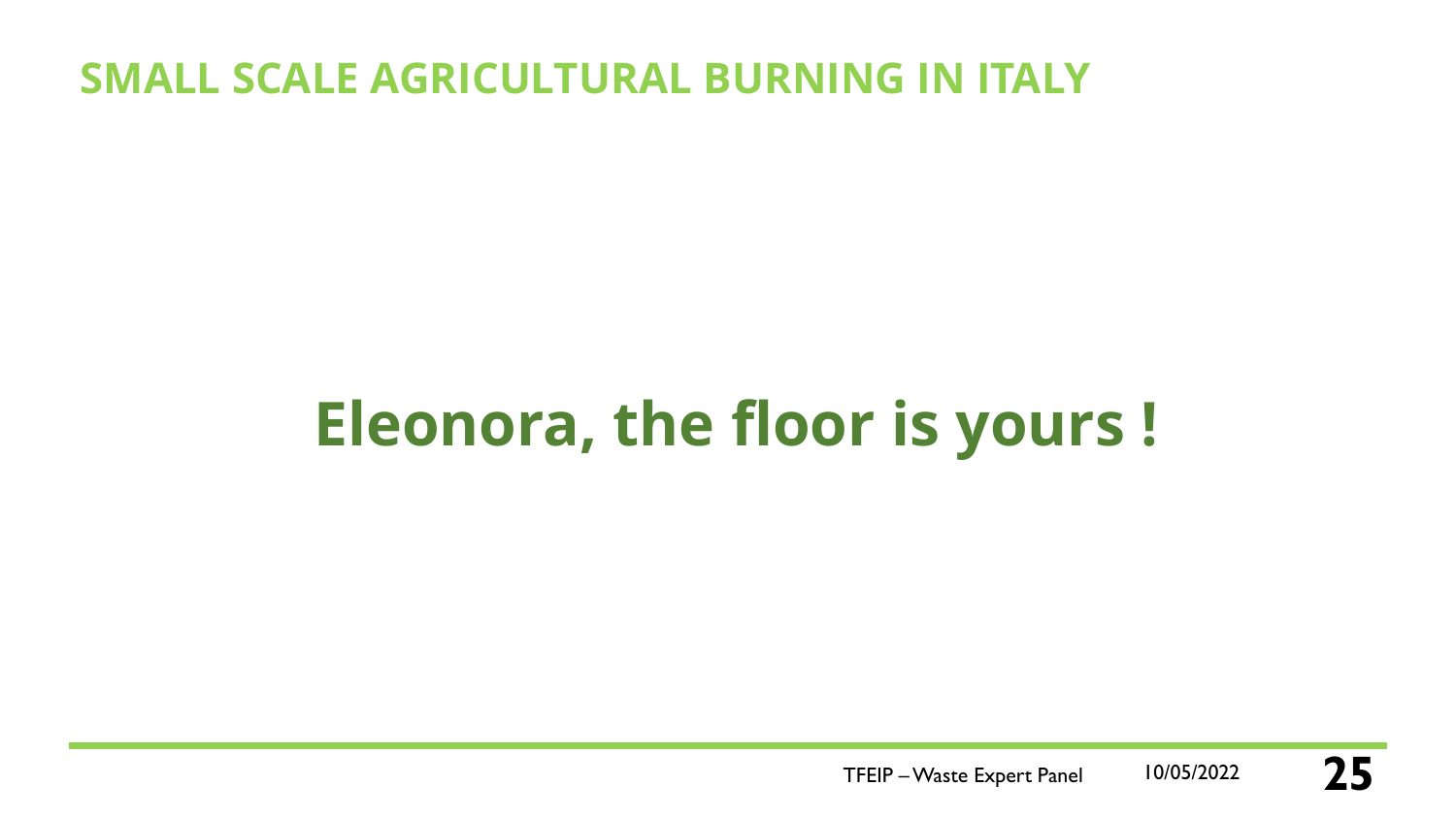## **INTERACTIVE SESSION**

### **4 questions using Mantimeter :**

- ➢ Missing sources
- ➢ Needed improvements / corrections
- ➢ Priorities
- ➢ Your coming participation

# **Justine, the Manti's Master !**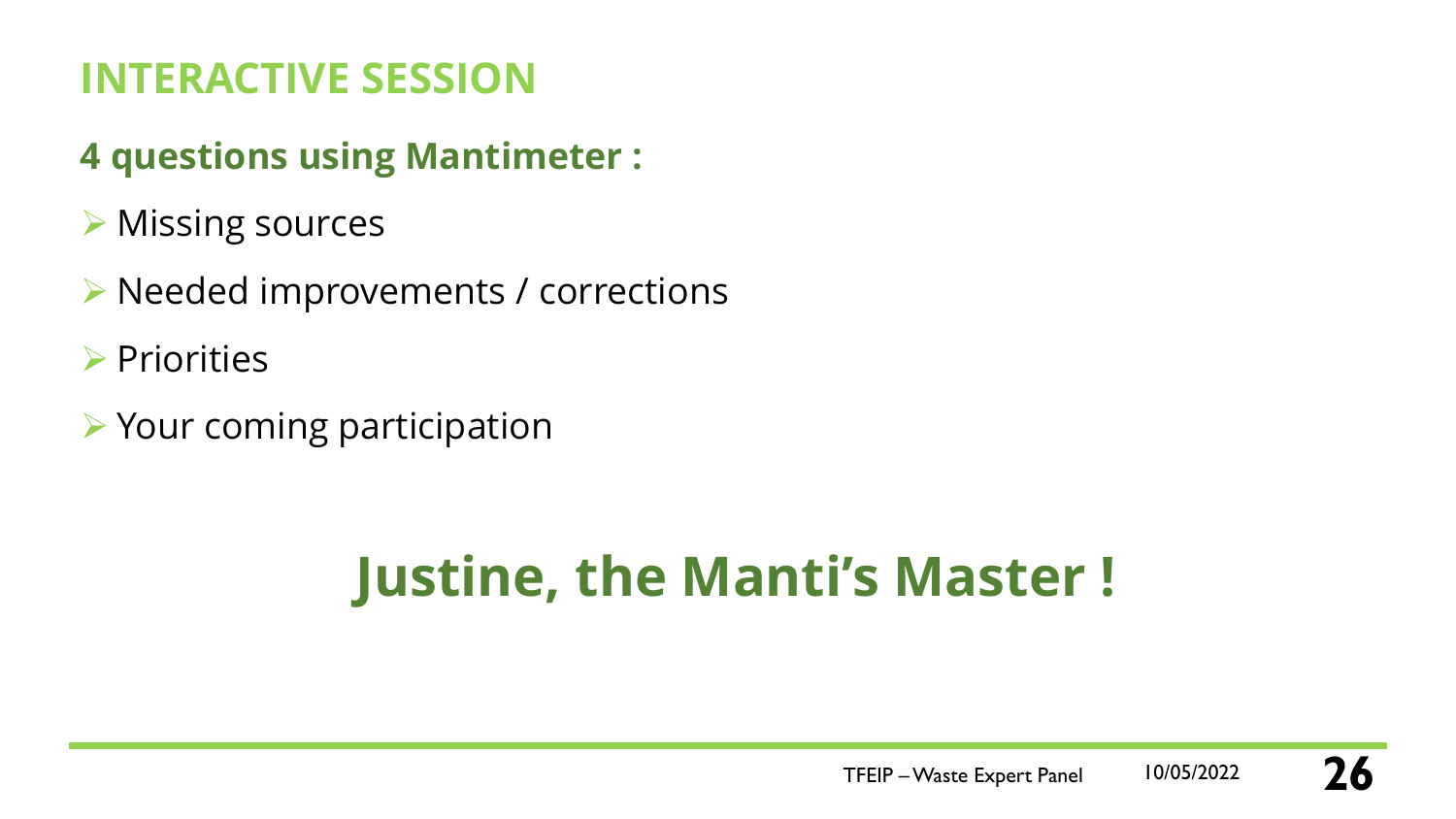### **AOB AND CLOSING**

### **What is next step ?**

- ➢ Wanting to **get informed** about the TFEIP waste EP and working groups / **provide data** / **provide expertise ?**
- ➢ Wanting to **propose any additional improvements / corrections** to the 2019 EMEP/EEA GB ?
- ➢ Wanting to **participate in the update** of the 2019 EMEP/EEA Guidebook ?
- ➢ Wanting to **have a special role** in the expert panel ?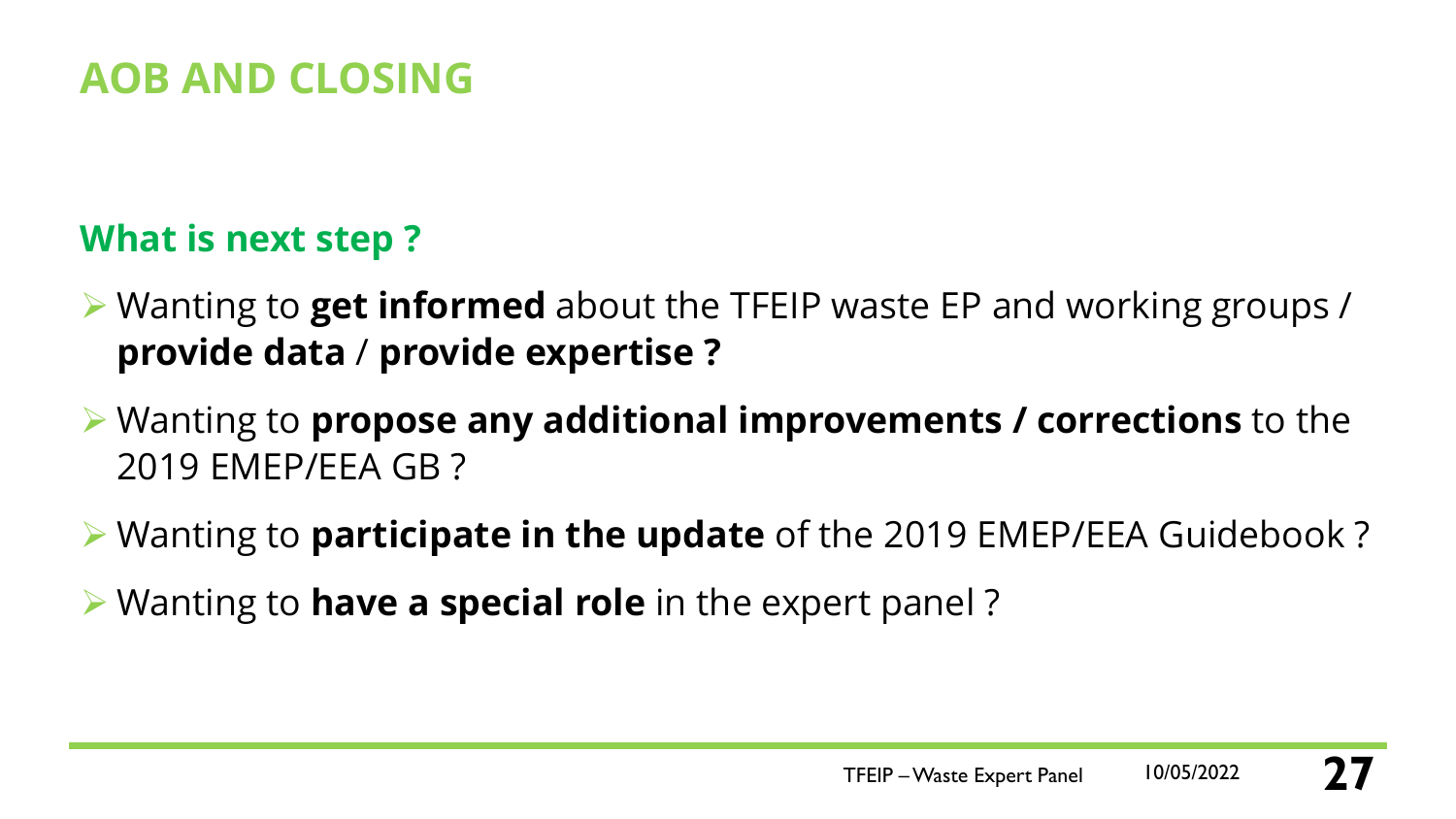### **AOB AND CLOSING**

**Send me an email ([celine.gueguen2@gmail.com](mailto:celine.gueguen2@gmail.com)) by the end of May:**

- ✓ Name, email address, organisation, country
- ✓ Any gap/improvement/mistake you have identified in the 2019 EMEP/EEA GB
- $\checkmark$  Any special role in the Waste EP (Co-chair, cross-cutting aspects, sharepoint...)
- And if interested to be involved in the GB update in the 2nd half of 2022 :
- ✓ Which topic you are interested in
- $\checkmark$  Number of days you would be able to dedicate to the update

### **I'll try to constitute WG on the basis of the resources we will have, the topics of interest and the priorities !**